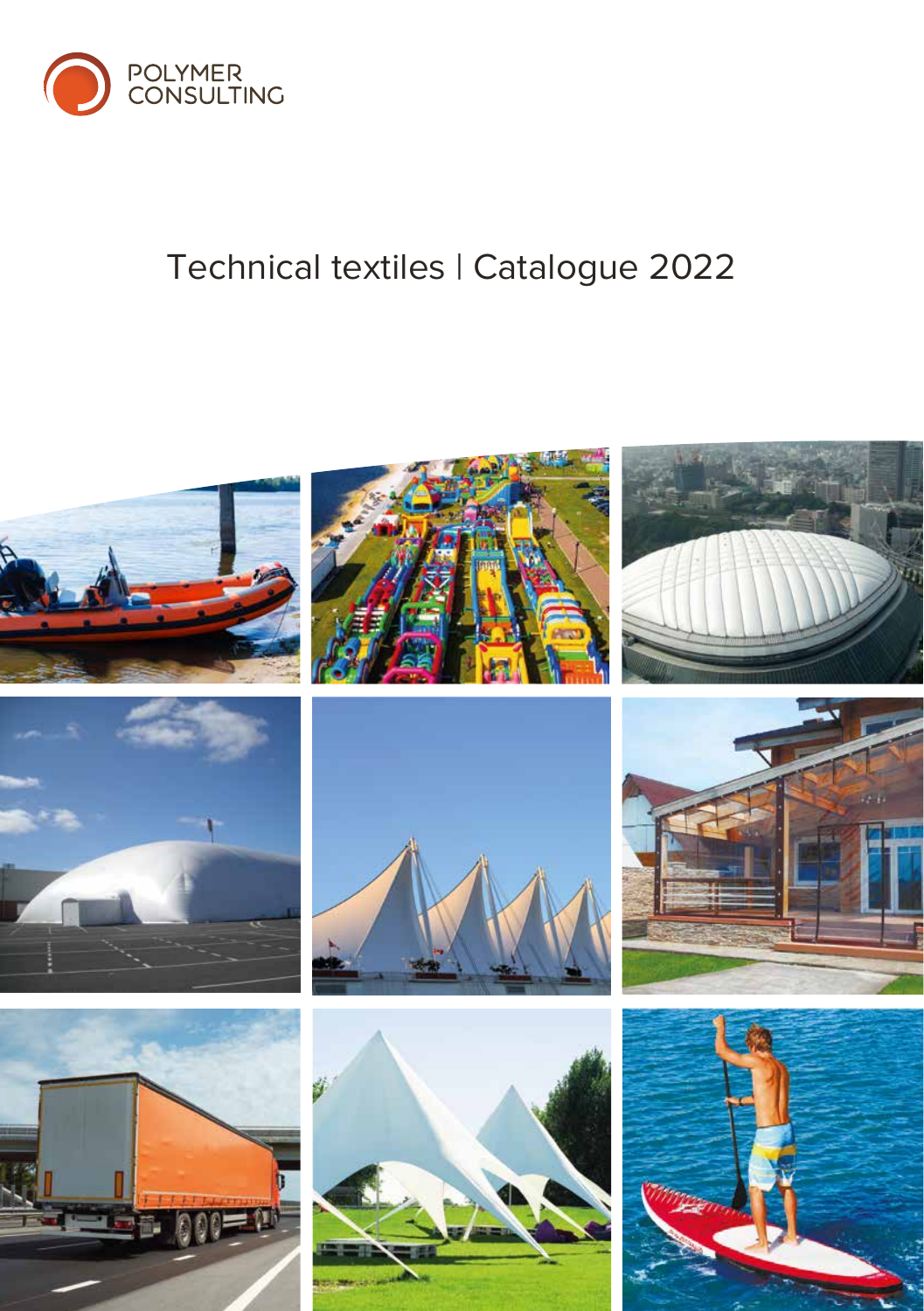

"Polymerconsulting" — is a supplier company of polymer fabrics and films, awning fittings and equipment for industry since 2003.

"Polymerconsulting" exclusively represents fabrics from Industrial Sedo (Spain) — the manufacturer of textiles with more than century experience, cooperates with major global fabrics brand manufacturers аnd has several own exclusive brands:

fabrics for production tent architecture, car awnings, inflatable boats, gaming complexes and sports simulators

**Omega® Polytex® Stylus® Optima®**

fabrics for production awnings, light canopies and coverings, tents, street cafes tent pavilions and cafes, and open pavilions

fabrics and films for window production air ducts

textiles for printing design graphics, reproductions of paintings, photo portraits

## **more pluses**

stable quality

perfect service

uninterrupted supply



# **66**<br>partn

**We try to do all the best to hear from our partners «Guys, it's pleasure to deal with you».**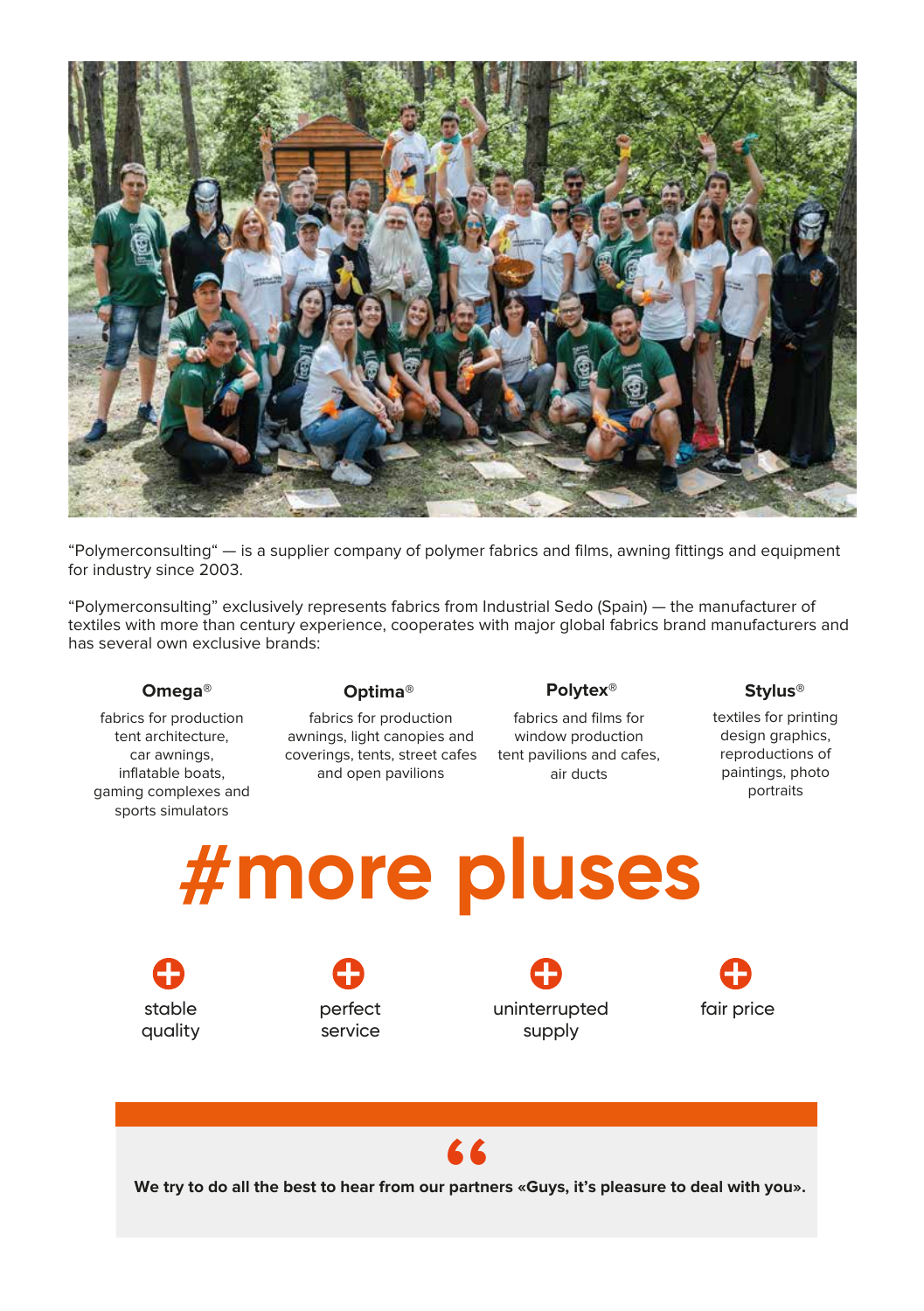#### **Awning fabrics**

| Optima® tent - 450 / 630 / GAMMA 2 M2 - 620 | 6 |
|---------------------------------------------|---|
| Omega® / GAMMA - 650                        |   |
| Omega® tent - 700 / GAMMA - 700             |   |
| Omega® panama - 900 / GAMMA 12 M2 - 950     |   |



#### **Architectural membranes**

| SED UP TOP / POLYPLAN / Omega® (Type I-II) - 700-950     |    |
|----------------------------------------------------------|----|
| SED UP TOP / POLYPLAN / Omega® (Type III-IV) - 1050-1350 | 13 |
| GAMMA-11 OPAQUE / Omega® (Blockout) - 850                | 14 |

#### **Inflatable boats**

| Omega® boat - 610, 800, 850, 1050               | 16 |
|-------------------------------------------------|----|
| Omega® boat / HEYboat - 1100, 1200, 1400        |    |
| Omega® double wall - 50, 80, 100, 150, 200, 300 | 18 |



| Achilles / Polytex® clear - 500 / 750 mcm |  |
|-------------------------------------------|--|
|-------------------------------------------|--|

#### **Digital printing textiles**

| Stylus® Hogarth - 260 / Dali - 370 / Millet - 370 / Gino - 380                    | フフ |
|-----------------------------------------------------------------------------------|----|
| Stylus® Lippi - 260 / Henri - 370 / Monet - 380                                   | 23 |
| Stylus® Fera - 110 / Mearas - 160                                                 | 24 |
| Stylus <sup>®</sup> Morthond - 200 / Arimorgan - 210 /Morookie - 210 / Isen - 290 | 25 |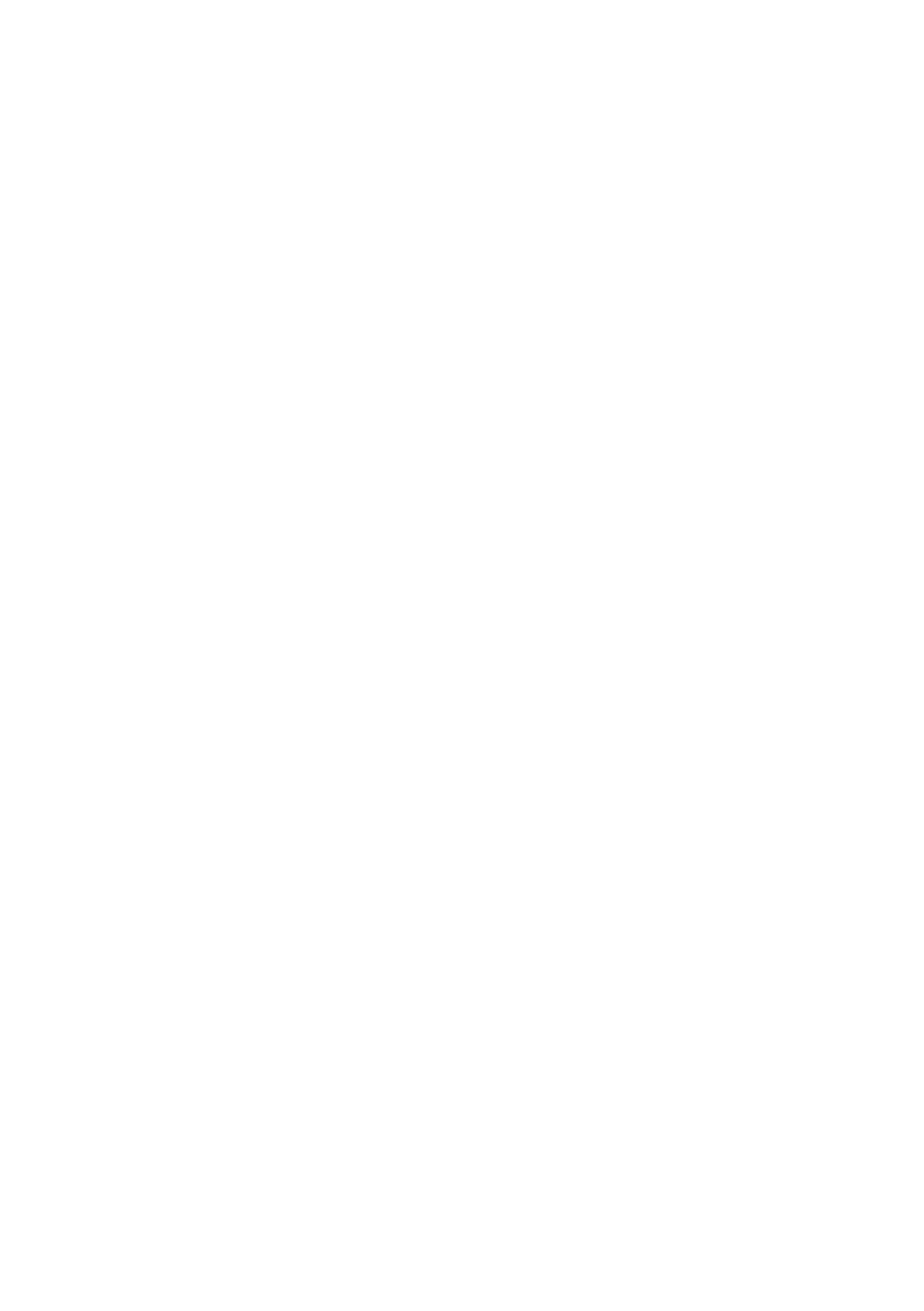



**Awning fabrics**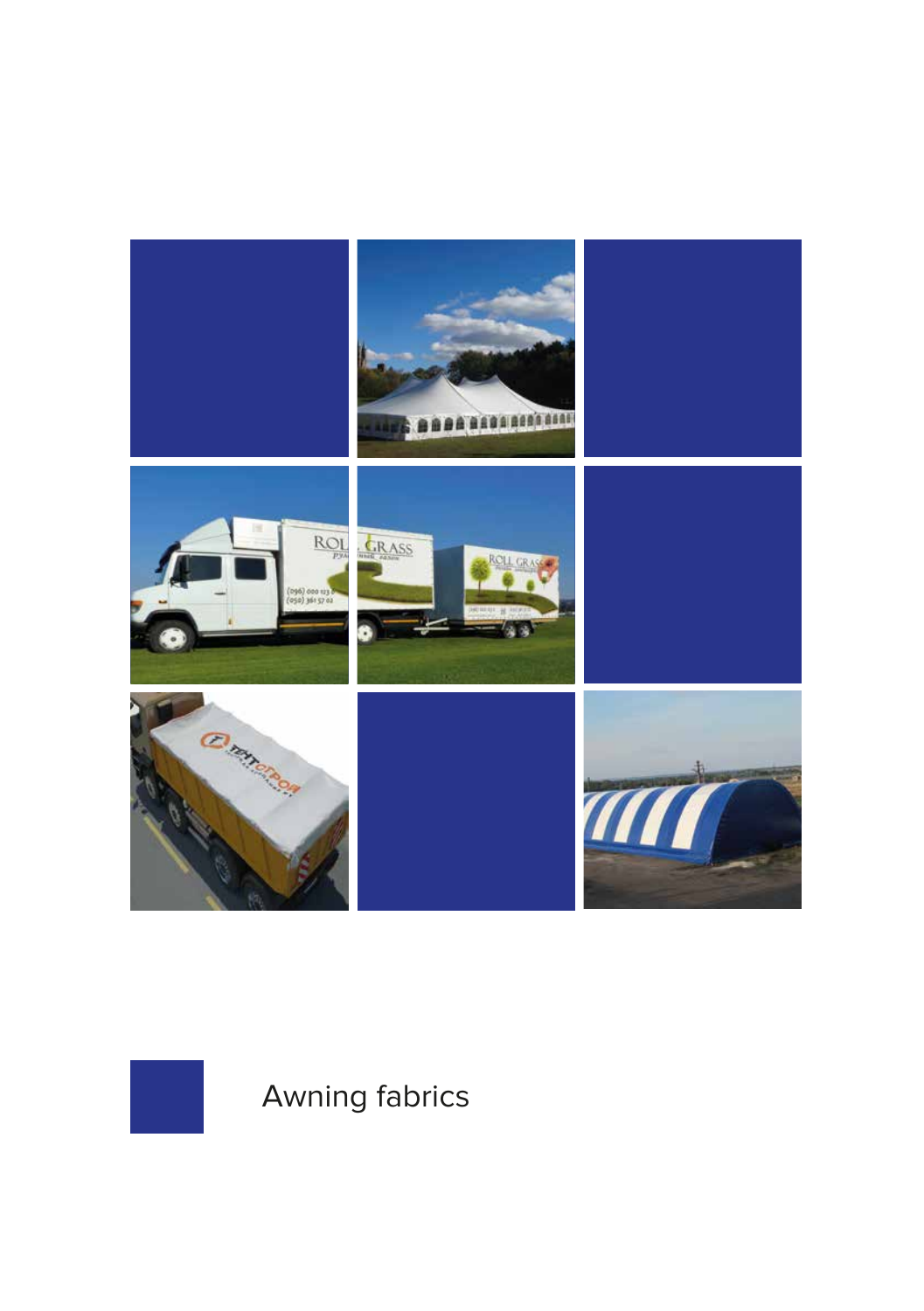#### Optima®tent / GAMMA 2 M2



#### APPLICATION

- Tents, awnings
- Open pavilions, street cafes
- Game attractions
- Covers for cargo transportation
- Tent trailers

#### Technical specification

|                                                                                                                   | <b>Optima tent</b>            | <b>Optima tent</b>            | <b>GAMMA 2 M2</b>             |  |
|-------------------------------------------------------------------------------------------------------------------|-------------------------------|-------------------------------|-------------------------------|--|
| Weight                                                                                                            | 450 g/m <sup>2</sup>          | 630 g/m <sup>2</sup>          | 620 g/m <sup>2</sup>          |  |
| Line Density                                                                                                      | 550 x 1100 decitex            | $1100 \times 1100$ decitex    | $1100 \times 1100$ decitex    |  |
| Base Composition / Coating                                                                                        | Polyester / PVC               | Polyester / PVC               | Polyester / PVC               |  |
| Varnish                                                                                                           | 1 size (acrylic, gloss)       | 1 size (acrylic, gloss)       | Bilateral (acrylic, gloss)    |  |
| Strength limit                                                                                                    |                               |                               |                               |  |
| in tension (warp/weft)                                                                                            | 180/200 daN/5cm               | 250/220 daN/5cm               | 250/260 daN/5cm               |  |
| Tensile strength (warp/weft)                                                                                      | 18/22 daN                     | 25/22 daN                     | 30/28 daN                     |  |
| Heat resistance                                                                                                   | from $-30$ to $+70^{\circ}$ C | from $-30$ to $+70^{\circ}$ C | from $-30$ to $+70^{\circ}$ C |  |
| Adhesion strength                                                                                                 | 8 daN/5cm                     | 10 daN/5cm                    | 10 daN/5cm                    |  |
| Standard roll width                                                                                               | $1.5 - 3.2$ m                 | 2.5m                          | $2,5/3$ m                     |  |
| Standard roll length                                                                                              | 50 m                          | 50 m                          | 70 m                          |  |
| Fire resistance class                                                                                             | M1/M2 on order                | M1/M2 on order                | M1/M2                         |  |
| the company's company's company's company's company's company's company's company's company's company's company's |                               |                               |                               |  |

Color layout

#### **Optima tent 450**



#### **Optima tent 630**

| 902 | 114 | 325 | 317 | 624 | 60 <sup>-</sup> | 501 | 300 | 701 | 801 |
|-----|-----|-----|-----|-----|-----------------|-----|-----|-----|-----|

**GAMMA 2 M2** 

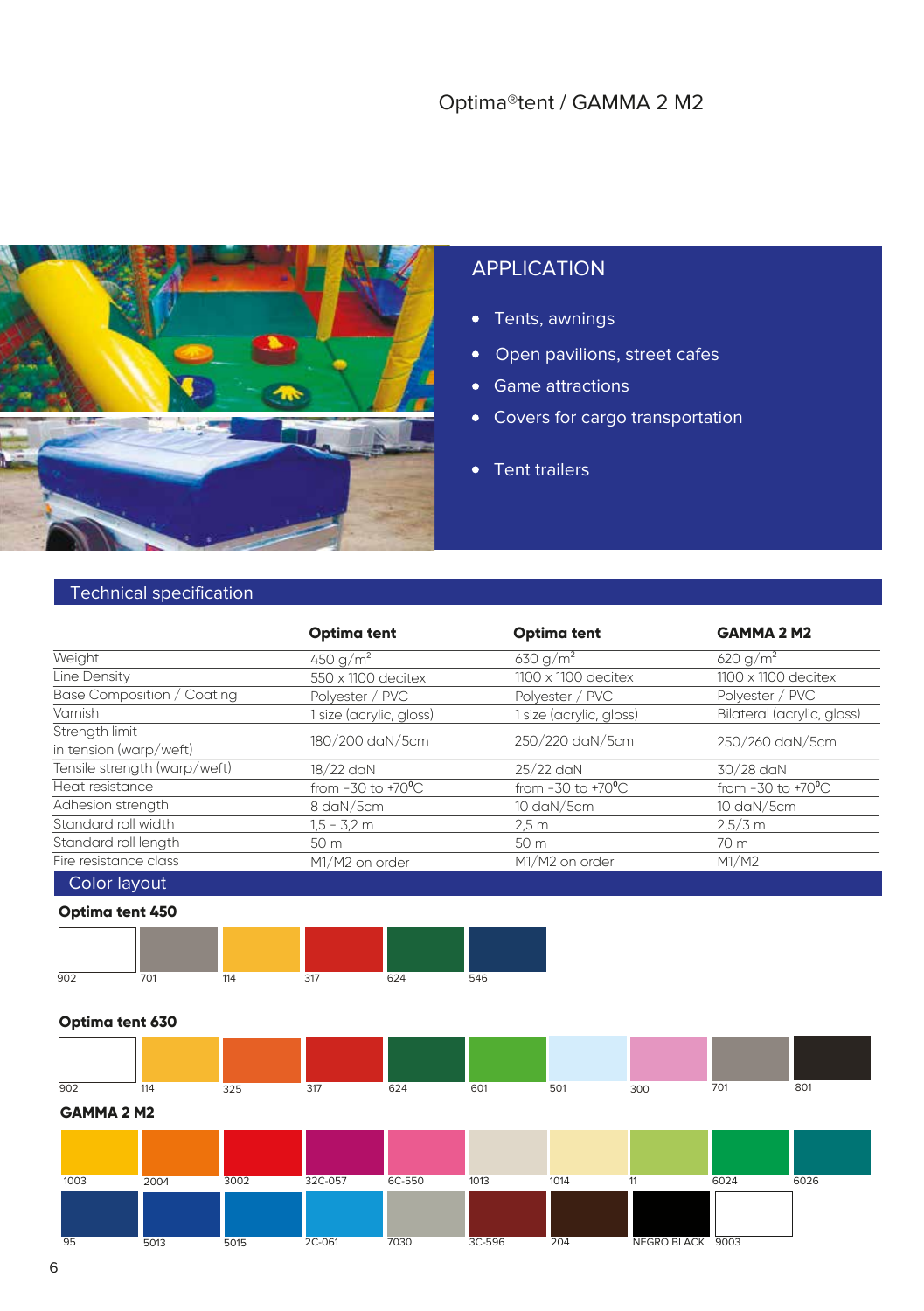#### Omega® tent / GAMMA



#### APPLICATION

- Tents, sheds
- Game attractions, tubing
- Pneumatic trampoline complexes
- Tilts for grain trucks

#### Technical specification

|                              | Omega® tent                   | <b>GAMMA</b>                  |
|------------------------------|-------------------------------|-------------------------------|
| Weight                       | 650 g/m <sup>2</sup>          | 650 $g/m^2$                   |
| Line Density                 | $1100 \times 1100$ decitex    | $1100 \times 1100$ decitex    |
| Base Composition / Coating   | Polyester / PVC               | Polyester / PVC               |
| Varnish                      | 1 size (acrylic, gl.)         | Bilateral (acrylic, gl.)      |
| Tensile strength (warp/weft) | 250/220 daN/5cm               | 250/260 daN/5cm               |
| Tensile strength (warp/weft) | 28/25 daN                     | 30/30 daN                     |
| Heat resistance              | from $-30$ to $+70^{\circ}$ C | from $-30$ to $+70^{\circ}$ C |
| Adhesion strength            | 10 daN/5cm                    | 10 daN/5cm                    |
| Standard roll width          | 2,5/2,75/3,0/3,2 m            | $2,5/2,7/3$ m                 |
| Standard roll length         | 50 m                          | 70 m                          |
| Warranty                     | 4 years                       | 5 years                       |
| Fire resistance class        | M1/M2 on order                | M1/M2 on order                |
| Color layout                 |                               |                               |

#### **Omega® tent**

| 902 | 113 | 114 | 403 | 316 | 325 | 317 | 335          | 322 | 601 |
|-----|-----|-----|-----|-----|-----|-----|--------------|-----|-----|
|     |     |     |     |     |     |     |              |     |     |
| 636 | 624 | 606 | 510 | 546 | 701 | 801 | 702 metallic |     |     |



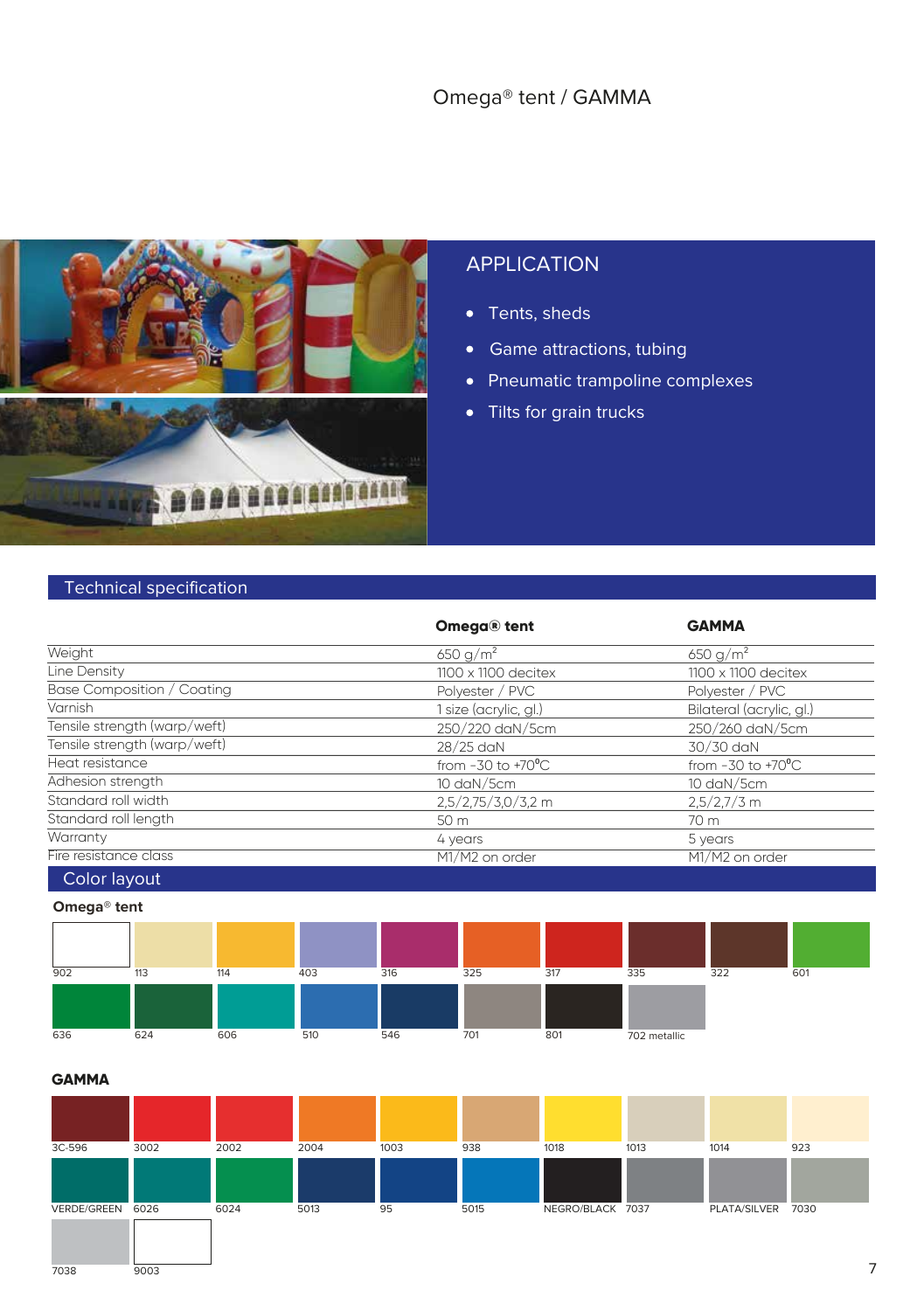#### Omega® tent / GAMMA



#### APPLICATION

- Truck roofs and awnings
- Hangars, pavilions, production and storage facilities
- Livestock complexes
- Open pavilions
- Street cafes

#### Technical specification

|                              | Omega® tent                         | <b>GAMMA</b>                  |  |  |
|------------------------------|-------------------------------------|-------------------------------|--|--|
| Weight                       | 700 g/m <sup>2</sup>                | 700 g/m <sup>2</sup>          |  |  |
| Line Density                 | $1100 \times 1100$ decitex          | $1100 \times 1100$ decitex    |  |  |
| Base Composition / Coating   |                                     | Polyester / PVC               |  |  |
| Varnish                      | bilateral acrylic, gloss            |                               |  |  |
| Tensile strength (warp/weft) | 300/280 daN/5cm                     | 250/260 daN/5cm               |  |  |
| Tensile strength (warp/weft) | 35/30 daN                           | 30/30 daN                     |  |  |
| Heat resistance              | from $-30$ to $+70^{\circ}$ C       | from $-30$ to $+70^{\circ}$ C |  |  |
| Adhesion strength            | 10 $\frac{d}{d}$ 0 $\frac{m}{5}$ cm | $10 \text{ day}/5 \text{cm}$  |  |  |
| Standard roll width          | $2,75/3$ m                          | $2,5/2,7/3$ m                 |  |  |
| Standard roll length         | 56 m                                | 70 m                          |  |  |
| Warranty                     | 4 years                             | 5 years                       |  |  |
| Fire resistance class        | M1/M2 on order                      | M1/M2 on order                |  |  |
| Color layout                 |                                     |                               |  |  |

#### **Omega®**



#### **GAMMA**

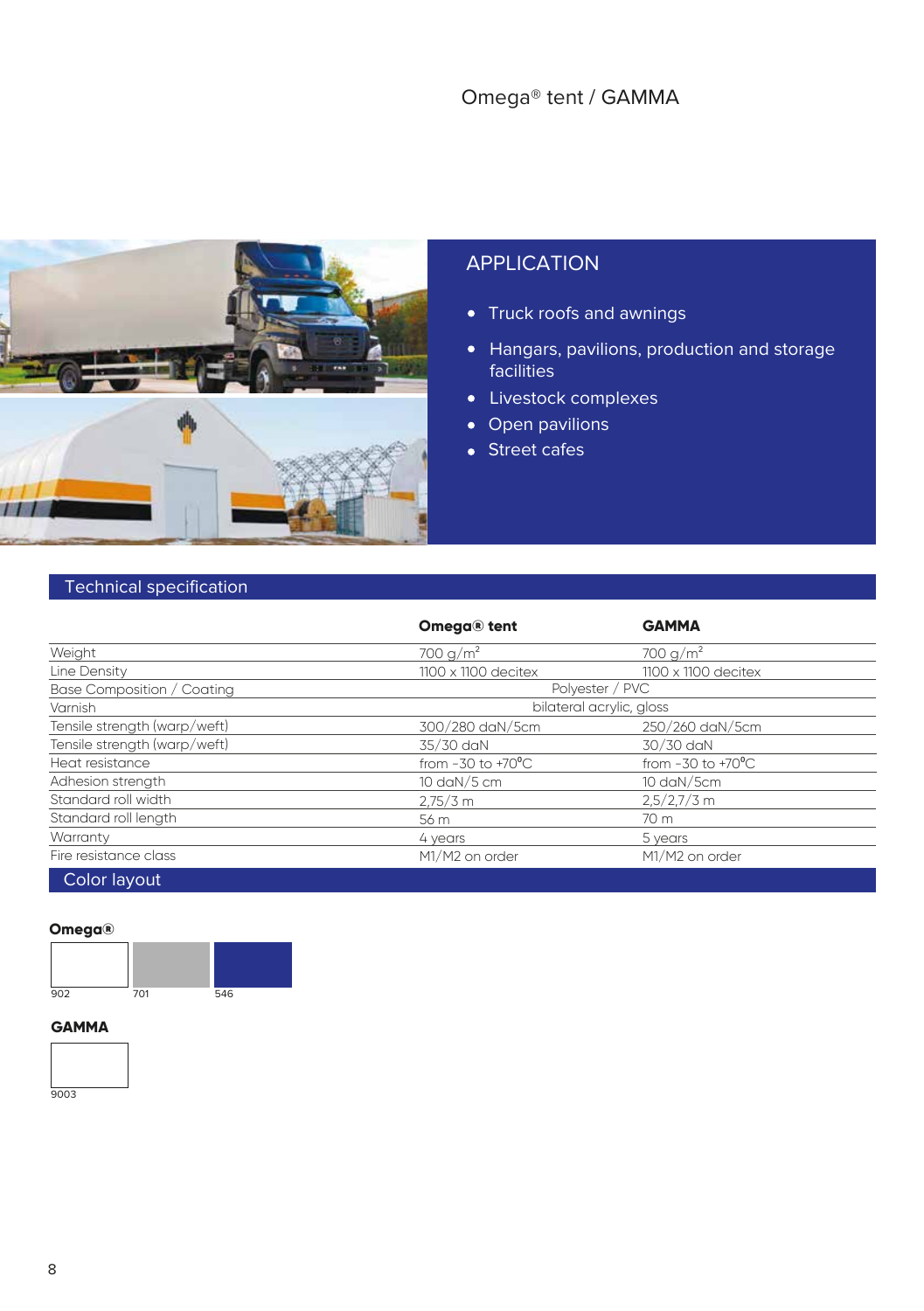

Large industrial buildings area over  $3000 \text{ m}^2$ 

Roller shutters for Euro trucks

Exhibition pavilions, sports facilities, indoor playgrounds, complexes, covered markets.

#### Technical specification

| Omega® panama                 | <b>GAMMA12</b>                | <b>GAMMA 12 M2</b>            |
|-------------------------------|-------------------------------|-------------------------------|
| 900 g/m <sup>2</sup>          | 930 $g/m^2$                   | 950 g/m <sup>2</sup>          |
| $1100 \times 1100$ decitex    | $1100 \times 1100$ decitex    | $1100 \times 1100$ decitex    |
| Panama                        | Panama                        | Panama                        |
| Polyester / PVC               | Polyester / PVC               | Polyester / PVC               |
| Bilateral (acrylic, gloss)    | Bilateral (acrylic, gloss)    | Bilateral (acrylic, gloss)    |
| 400/380 daN/5cm               | 400/380 daN/5cm               | 400/380 daN/5cm               |
| 55/50 daN                     | $60/50$ daN                   | 60/50 daN                     |
| from $-30$ to $+70^{\circ}$ C | from $-30$ to $+70^{\circ}$ C | from $-30$ to $+70^{\circ}$ C |
| 10 daN/5cm                    | 12 daN/5cm                    | 12 daN/5cm                    |
| 3m                            | 3m                            | 3m                            |
| 4 years                       | 5 years                       | 5 years                       |
| M1/M2 on order                | M1/M2 on order                | M1/M2                         |
|                               |                               |                               |

Color layout





**GAMMA 12**

 $\frac{1}{902}$ 

| 204  | P12030 | 2002         | 3002 | 2004 | 1003 | 1018 | 1014 | 6039 | 6026        |
|------|--------|--------------|------|------|------|------|------|------|-------------|
|      |        |              |      |      |      |      |      |      |             |
| 6036 | 6024   | 5015         | 95   | 502B | 5013 | 5007 | 5002 | 5023 | NEGRO/BLACK |
|      |        |              |      |      |      |      |      |      |             |
| 7037 | 7030   | PLATA/SILVER | 7038 | 7035 | 9003 |      |      |      |             |

#### **GAMMA 12 M2**

| 9003 | 2002<br><b>SUUZ</b> | 2001<br>ZUU <sup>2</sup> | 1003 | 0.000<br>60Z6 | $F \cap AF$<br>5015 | u<br>◡ | 7020<br>'U3L | 7040 |  |
|------|---------------------|--------------------------|------|---------------|---------------------|--------|--------------|------|--|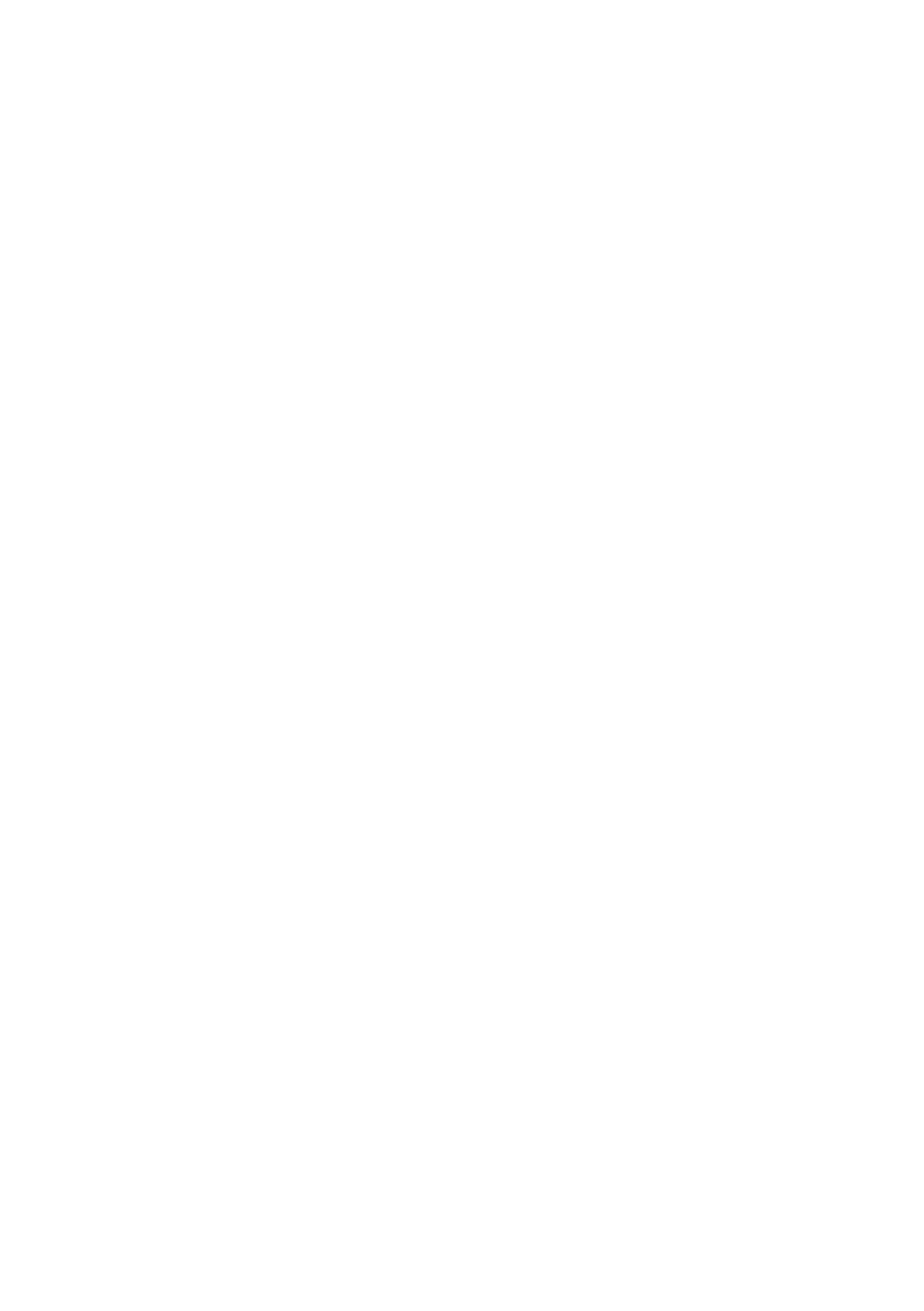



Architectural membranes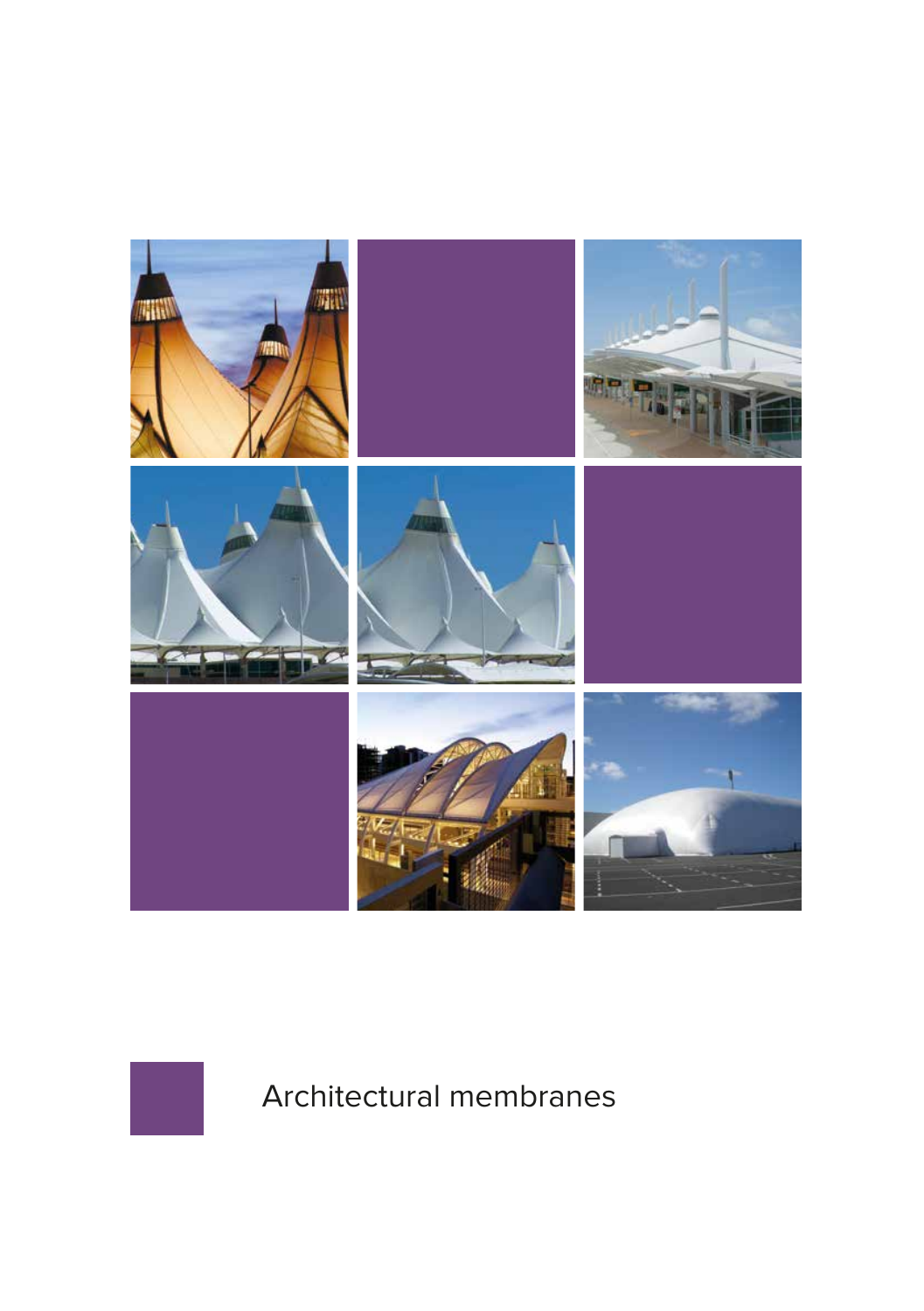

- Small and medium architectural forms
- Air-supported sports structures (courts, skating rinks)

TYPE I

#### Technical specification

|                                      | <b>SED UP TOP</b>             | <b>POLYPLAN 648</b>                                             | <b>Omega®</b>                 |
|--------------------------------------|-------------------------------|-----------------------------------------------------------------|-------------------------------|
| Weight                               | 700 g/m <sup>2</sup>          | 700 g/m <sup>2</sup>                                            | 850 g/m2                      |
| Linear density                       | $1100 \times 1100$ decitex    | $1100 \times 1100$ decitex                                      | $1100 \times 1100$ decitex    |
| Foundation composition / Coating     | Polyester / PVC               | Polvester / PVC                                                 | Polyester / PVC               |
| Varnish                              |                               | Outer side - PVDF varnish / Inner side - acrylic lacquer, gloss |                               |
| Foundation composition               | 320/300 daN/5cm               | 330/300 daN/5cm                                                 | 300/300 daN/5cm               |
| Tensile strength (warp/weft)         | 37/30 daN                     | 37/32 daN                                                       | 30/30 daN                     |
| Heat resistance                      | from $-30$ to $+70^{\circ}$ C | from $-30$ to $+70^{\circ}$ C                                   | from $-30$ to $+70^{\circ}$ C |
| Adhesion strength                    | 10 daN/5cm                    | 12 daN/5cm                                                      | 10 daN/5cm                    |
| Standard roll width                  | 2.5 <sub>m</sub>              | 2.5 m                                                           | 3 m                           |
| Fire resistance class                | M2/M1                         | M2/M1                                                           | M1/M2                         |
| Anti-mould coating and UV protection | Yes                           | Yes                                                             | Yes                           |
| Warranty                             | 10 years                      | 12 years                                                        |                               |
| Country                              | Spain                         | Austria                                                         | China                         |

#### Technical specification TYPE II

|                                                       | <b>SED UP TOP</b>             | POLYPLAN 669                                                    | <b>Omega®</b>                 |  |  |
|-------------------------------------------------------|-------------------------------|-----------------------------------------------------------------|-------------------------------|--|--|
| Weight                                                | 950 g/m <sup>2</sup>          | 900 g/m <sup>2</sup>                                            | 950 g/m2                      |  |  |
| Linear density                                        | $1100 \times 1100$ decitex    | $1100 \times 1100$ decitex                                      | 2200 x 2200 decitex           |  |  |
| Foundation composition / Coating                      | Polyester / PVC               | Polyester / PVC                                                 | Polyester / PVC               |  |  |
| Varnish                                               |                               | Outer side - PVDF varnish / Inner side - acrylic lacquer, gloss |                               |  |  |
| Foundation composition                                | 400/400 daN/5cm               | 420/400 daN/5cm                                                 | 420/400 daN/5cm               |  |  |
| Tensile strength (warp/weft)                          | $60/50$ daN                   | 50/50 daN                                                       | 55/50 daN                     |  |  |
| Heat resistance                                       | from $-30$ to $+70^{\circ}$ C | from $-30$ to $+70^{\circ}$ C                                   | from $-30$ to $+70^{\circ}$ C |  |  |
| Adhesion strength                                     | 12 daN/5cm                    | 14 daN/5cm                                                      | 12 daN/5cm                    |  |  |
| Standard roll width                                   | 3 m                           | 2.5 <sub>m</sub>                                                | 3 m                           |  |  |
| Fire resistance class                                 | M2/M1                         | M2/M1                                                           | M1/M2                         |  |  |
| Anti-mould coating and UV protection                  | Yes                           | Yes                                                             | Yes                           |  |  |
| Warranty                                              | 10 years                      | 12 years                                                        |                               |  |  |
| Country                                               | Spain                         | Austria                                                         | China                         |  |  |
| <b>SED UP TOP</b><br><b>POLYPLAN</b><br><b>Omega®</b> |                               |                                                                 |                               |  |  |

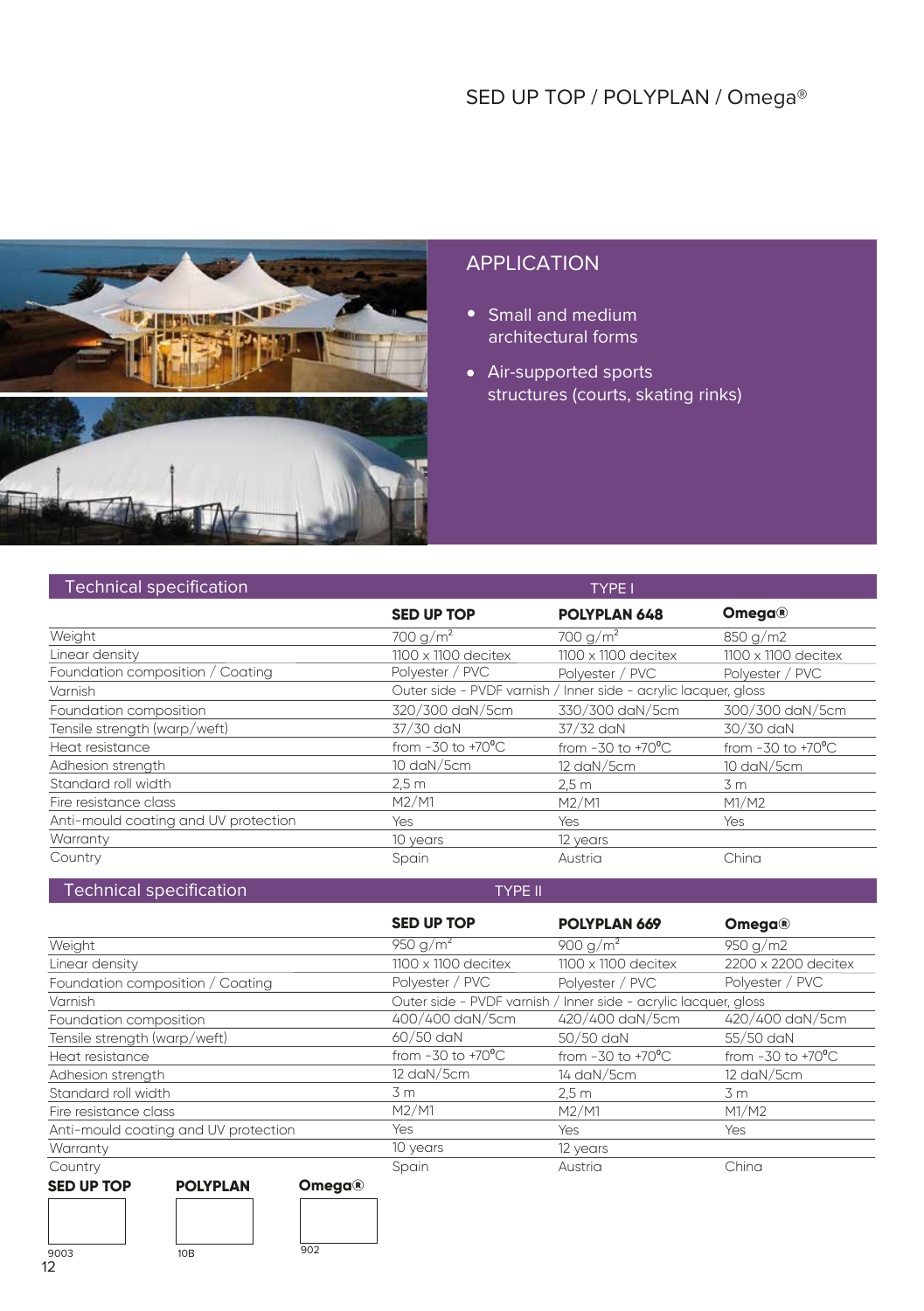

Large-scale cable-stayed constructions (coverings airports, stadiums)

| <b>Technical specification</b>     |                               | <b>TYPE III</b>                                                 |                               |
|------------------------------------|-------------------------------|-----------------------------------------------------------------|-------------------------------|
|                                    | <b>SED UP TOP</b>             | <b>POLYPLAN 659</b>                                             | <b>Omega®</b>                 |
| Weight                             | 1050 g/m <sup>2</sup>         | 1200 g/m <sup>2</sup>                                           | 1050 g/m2                     |
| Linear density                     | 1670 x 1670 decitex           | 1670 x 1670 decitex                                             | 2200 x 2800 decitex           |
| Foundation composition / Coating   | Polyester / PVC               | Polyester / PVC                                                 | Polyester / PVC               |
| Varnish                            |                               | Outer Side - PVDF varnish / Inner Side - acrylic lacquer, gloss |                               |
| Foundation composition             | 650/450 daN/5cm               | 560/540 daN/5cm                                                 | 570/520 daN/5cm               |
| Tensile strength (warp/weft)       | 110/110 daN                   | 100/90 daN                                                      | 75/70 daN                     |
| Heat resistance                    | from $-30$ to $+70^{\circ}$ C | from $-30$ to $+70^{\circ}$ C                                   | from $-30$ to $+70^{\circ}$ C |
| Adhesion strength                  | 12 daN/5cm                    | 15 daN/5cm                                                      | 12 daN/5cm                    |
| Standard roll width                | 3m                            | 3 m                                                             | 3m                            |
| Fire resistance class              | M2/M1                         | M2/M1                                                           | M1/M2                         |
| Anti-mould coating u UV protection | Yes                           | <b>Yes</b>                                                      | Yes                           |
| Warranty                           | 10 years                      | 12 years                                                        |                               |
| Country                            | Spain                         | Austria                                                         | China                         |
| <b>Technical specification</b>     |                               | <b>TYPE IV</b>                                                  |                               |

|                                                           | <b>SED UP TOP</b>             | <b>POLYPLAN 717</b>                                             | <b>Omega®</b>                 |
|-----------------------------------------------------------|-------------------------------|-----------------------------------------------------------------|-------------------------------|
| Weight                                                    | 1300 g/m <sup>2</sup>         | 1350 g/m <sup>2</sup>                                           | 1250 g/m <sup>2</sup>         |
| Linear density                                            | 1670 x 1670 decitex           | 1670 x 1670 decitex                                             | 3300 x 3300 decitex           |
| Foundation composition / Coating                          | Polyester / PVC               | Polyester / PVC                                                 | Polyester / PVC               |
| Varnish                                                   |                               | Outer side - PVDF varnish / Inner side - acrylic lacquer, gloss |                               |
| Foundation composition                                    | 700/600 daN/5cm               | 840/730 daN/5cm                                                 | 620/550 daN/5cm               |
| Tensile strength (warp/weft)                              | 175/175 daN                   | 140/130 daN                                                     | 90/85 daN                     |
| Heat resistance                                           | from $-30$ to $+70^{\circ}$ C | from $-30$ to $+70^{\circ}$ C                                   | from $-30$ to $+70^{\circ}$ C |
| Adhesion strength                                         | 12 daN/5cm                    | 15 daN/5cm                                                      | 12 daN/5cm                    |
| Standard roll width                                       | 2.5 <sub>m</sub>              | 3,20 m                                                          | 3 m                           |
| Fire resistance class                                     | M2/M1                         | M2/M1                                                           | M1/M2                         |
| Anti-mould coating u UV protection                        | Yes.                          | <b>Yes</b>                                                      | <b>Yes</b>                    |
| Warranty                                                  | 10 years                      | 12 years                                                        |                               |
| Country                                                   | Spain                         | Austria                                                         | China                         |
| <b>SED UP TOP</b><br><b>POLYPLAN</b><br>Omega $\circledR$ |                               |                                                                 |                               |

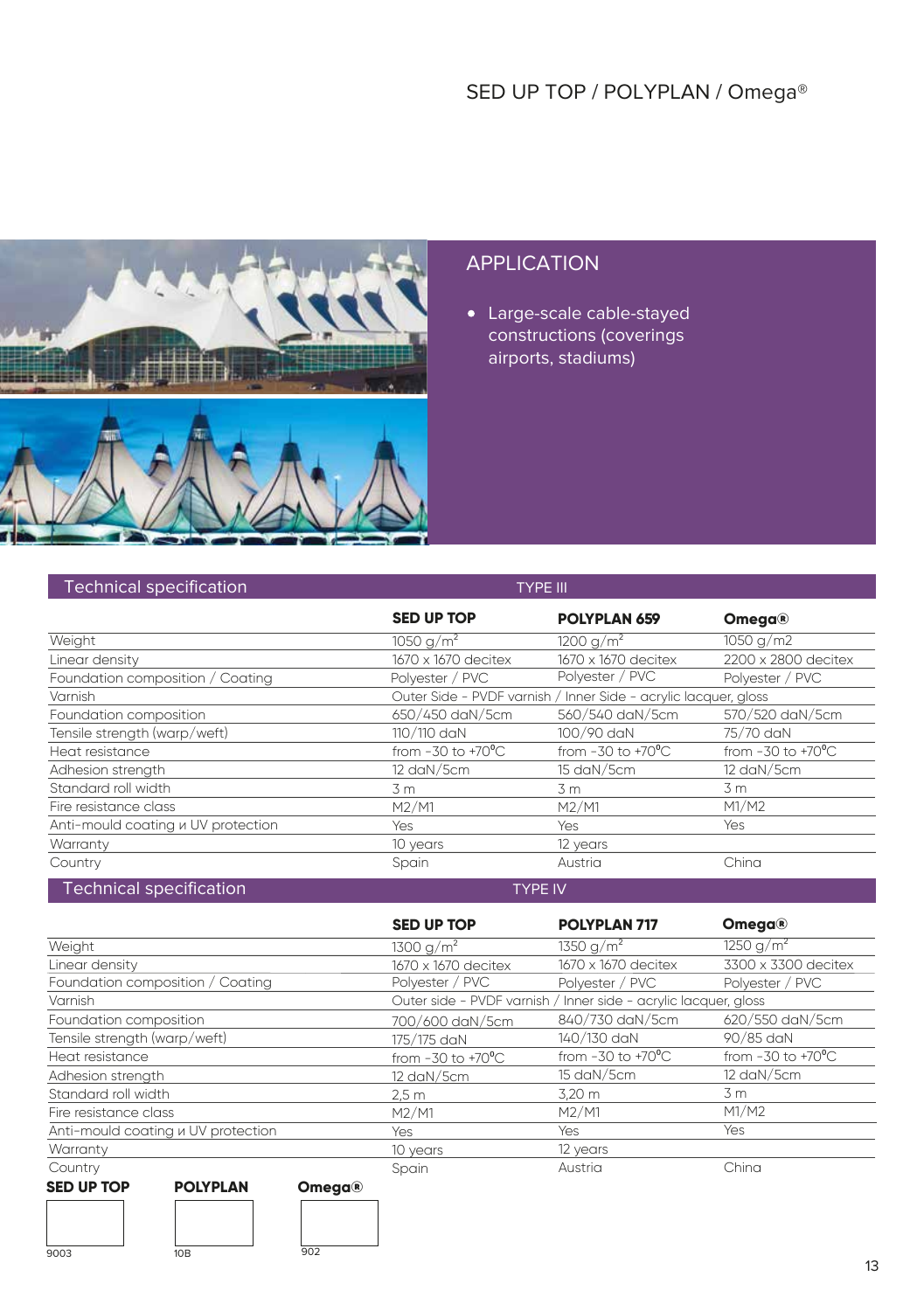

• Sheds and places with requirements for light blocking

#### Technical specification

|                                            | <b>GAMMA Opaco</b>                                 | <b>Omega® blockout</b>        |
|--------------------------------------------|----------------------------------------------------|-------------------------------|
| Weight                                     | 850 g/m <sup>2</sup>                               | 850 g/m <sup>2</sup>          |
| Linear density                             | $1100 \times 1100$ decitex                         | $1100 \times 1100$ decitex    |
| Foundation composition / Coating / Varnish | Polyester / PVC / Bilateral acrylic lacquer, gloss |                               |
| Foundation composition                     | 320/300 daN/5cm                                    | 300/280 daN/5cm               |
| Tensile strength (warp/weft)               | 37/30 daN                                          | 35/30 daN                     |
| Heat resistance                            | from $-30$ to $+70^{\circ}$ C                      | from $-30$ to $+70^{\circ}$ C |
| Adhesion strength                          | 10 daN/5cm                                         | 10 daN/5cm                    |
| Standard roll width                        | 2.5m                                               | 2.5m                          |
| Fire resistance class                      | M2/M1                                              | M2/M1                         |
| Anti-mould coating                         | Yes                                                | Yes                           |
| UV protection                              | Yes                                                | Yes                           |

#### Color layout

#### **GAMMA Opaco Omega®blockout**



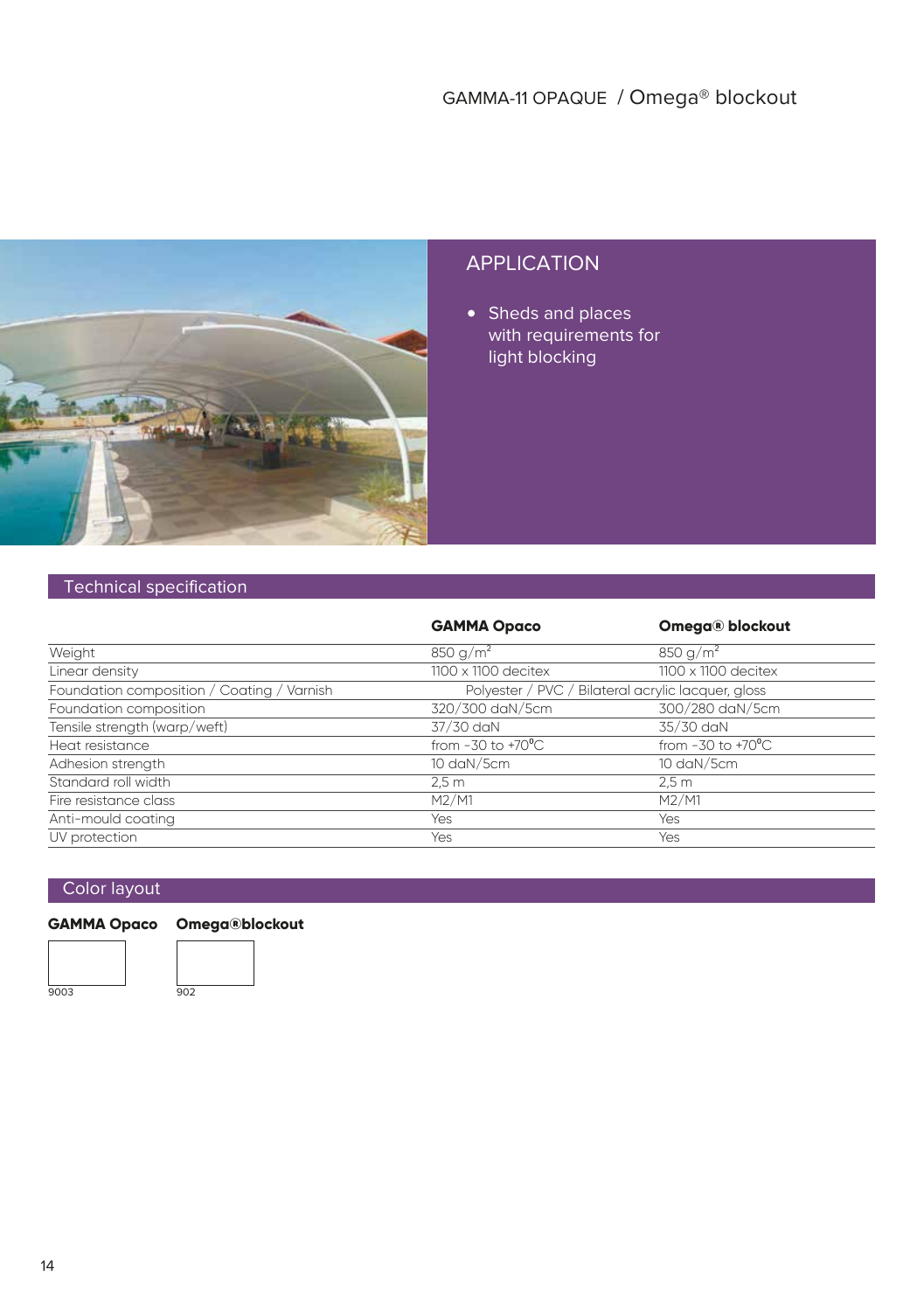



Inflatable boats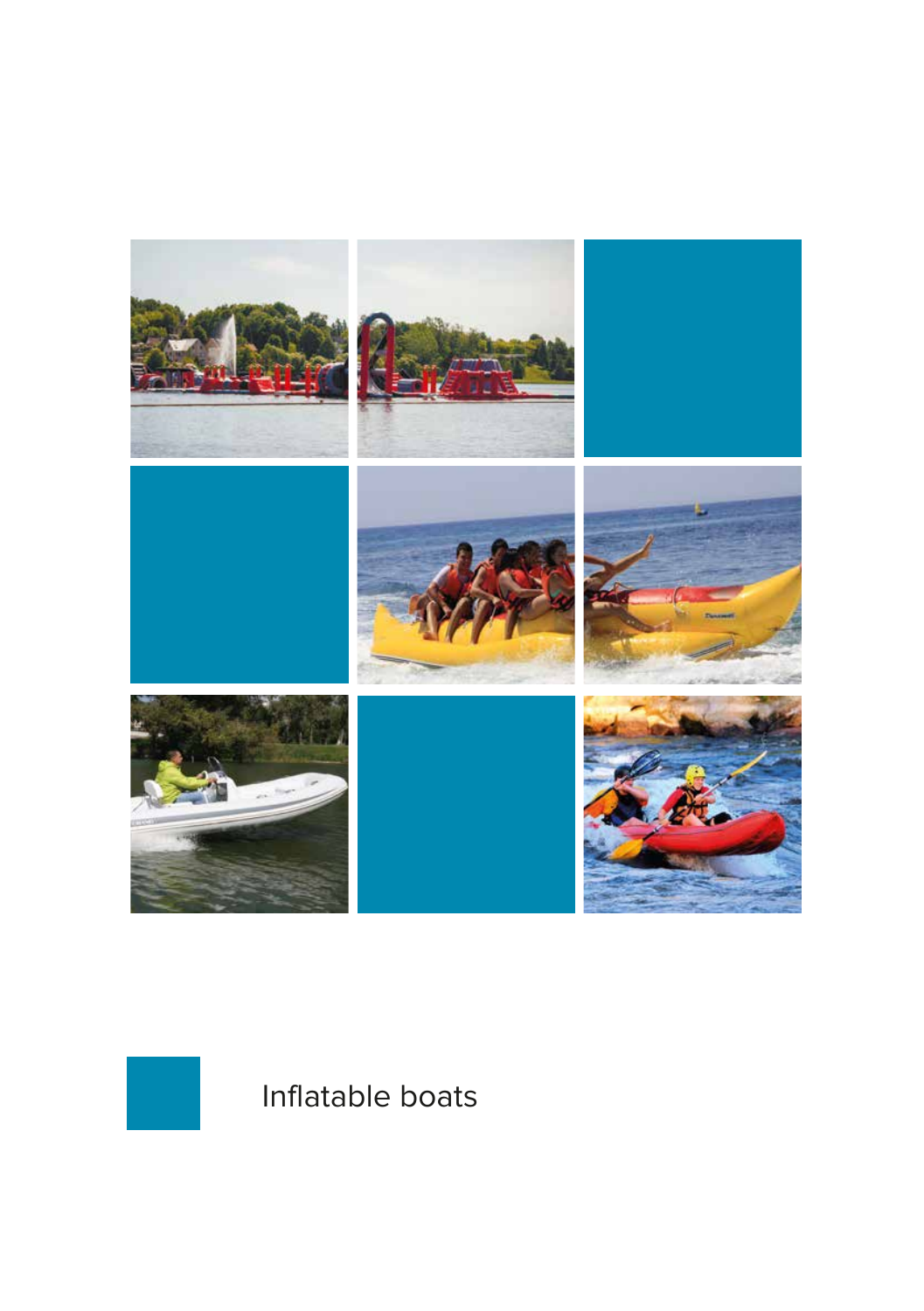

- Rowing boats
- Motor boats, water rides, kayaks and rafts

#### Technical specification

|                                  | Omega® boat                   | Omega® boat                   | <b>HEYboat 5509</b>           |
|----------------------------------|-------------------------------|-------------------------------|-------------------------------|
| Weight                           | 610 $q/m^2$                   | 800 / 850 g/m <sup>2</sup>    | 1050 g/m <sup>2</sup>         |
| Linear density                   | 1100 x 1100 decitex           | $1100 \times 1100$ decitex    | $1100 \times 1100$ decitex    |
| Total thickness                  | $0.52$ mm                     | $0.68 \times 0.71 \text{ mm}$ | $0.90$ mm                     |
| Foundation composition / Coating | Polyester / PVC               | Polyester / PVC               | Polyester / PVC               |
| Foundation composition           | 260/230 daN/5cm               | 280/250 daN/5cm               | 300/300 daN/5cm               |
| Tensile strength (warp/weft)     | 25/20 daN                     | 25/20 daN                     | 30/25 daN                     |
| Heat resistance                  | from $-30$ to $+70^{\circ}$ C | from $-30$ to $+70^{\circ}$ C | from $-30$ to $+70^{\circ}$ C |
| Adhesion strength                | 9 daN/5cm                     | 10 daN/5cm                    | 10 daN/5cm                    |
| Standard roll width              | $2,18 \, \text{m}$            | 2,18-2,05 m                   | $1,5/2,05$ m                  |
| Warranty                         | 3 years                       | 3 years                       | 3 years                       |

#### Color layout



#### **Omega® boat (camouflage)**



**HEYboat**

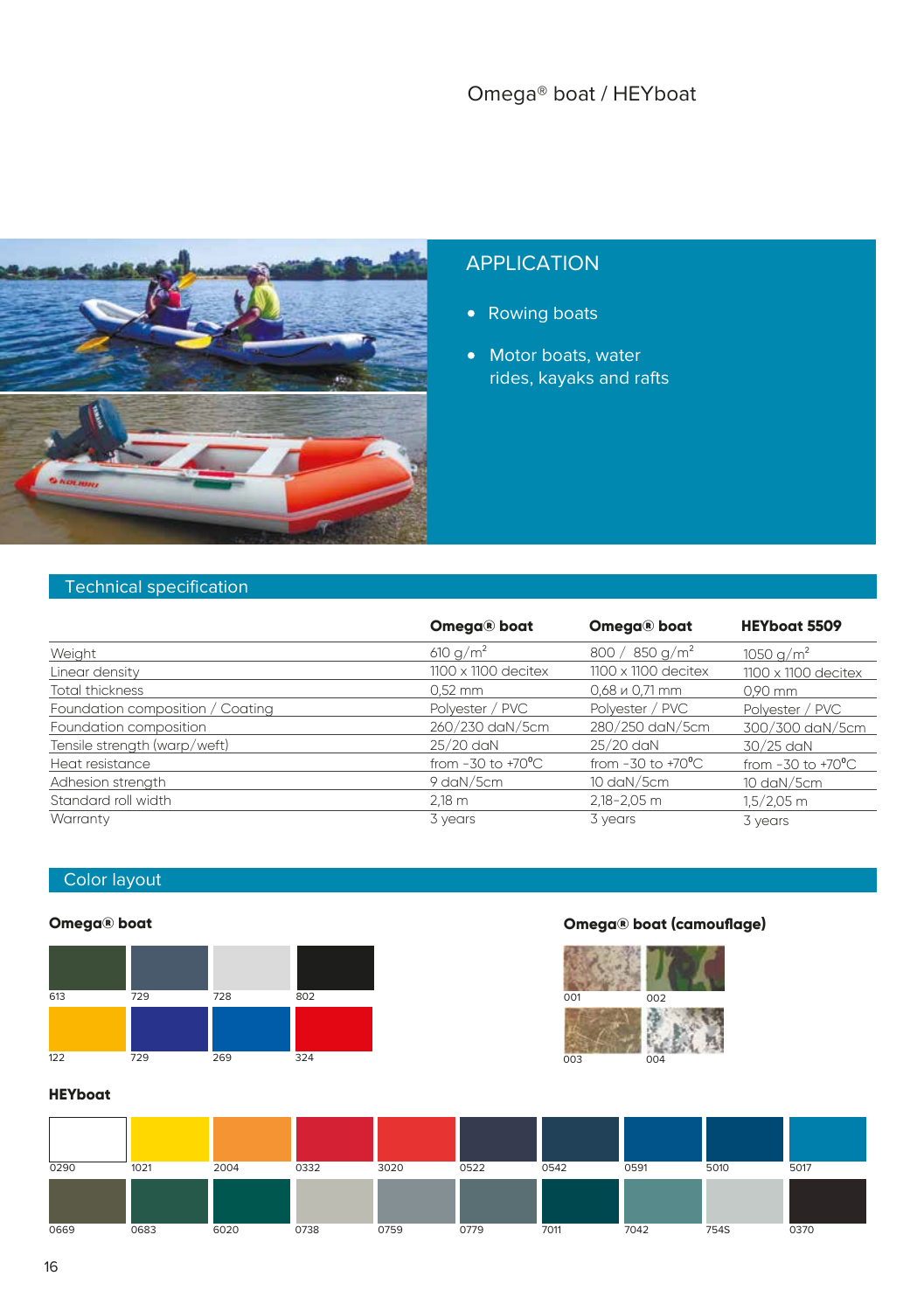

• Combined motor boats with hard bottom (RIB)

#### Technical specification

|                                  | Omega® boat                   | <b>HEYboat 5559</b>           | Omega® boat                  |
|----------------------------------|-------------------------------|-------------------------------|------------------------------|
| Weight                           | 1100 g/m <sup>2</sup>         | 1200 g/m <sup>2</sup>         | 1450 g/m <sup>2</sup>        |
| Linear density                   | $1100 \times 1100$ decitex    | $1100 \times 1100$ decitex    | $1100 \times 1100$ decitex   |
| Total thickness                  | $0.91$ mm                     | $1,1$ mm                      | $1.2 \text{ mm}$             |
| Foundation composition / Coating | Polyester / PVC               | Polyester / PVC               | Polyester / PVC              |
| Foundation composition           | 380/350 daN/5cm               | 400/400 daN/5cm               | 400/360 daN/5cm              |
| Tensile strength (warp/weft)     | 35/30 daN                     | 55/50 daN                     | 40/50 daN                    |
| Heat resistance                  | from $-30$ to $+70^{\circ}$ C | from $-30$ to $+70^{\circ}$ C | from -30 to +70 $^{\circ}$ C |
| Adhesion strength                | 10 daN/5cm                    | 10 daN/5cm                    | 12 daN/5cm                   |
| Standard roll width              | 1,52 m                        | $1,5/2,05$ m                  | 1.55 m                       |
| Warranty                         | 3 years                       | 3 years                       | 3 years                      |

#### Color layout

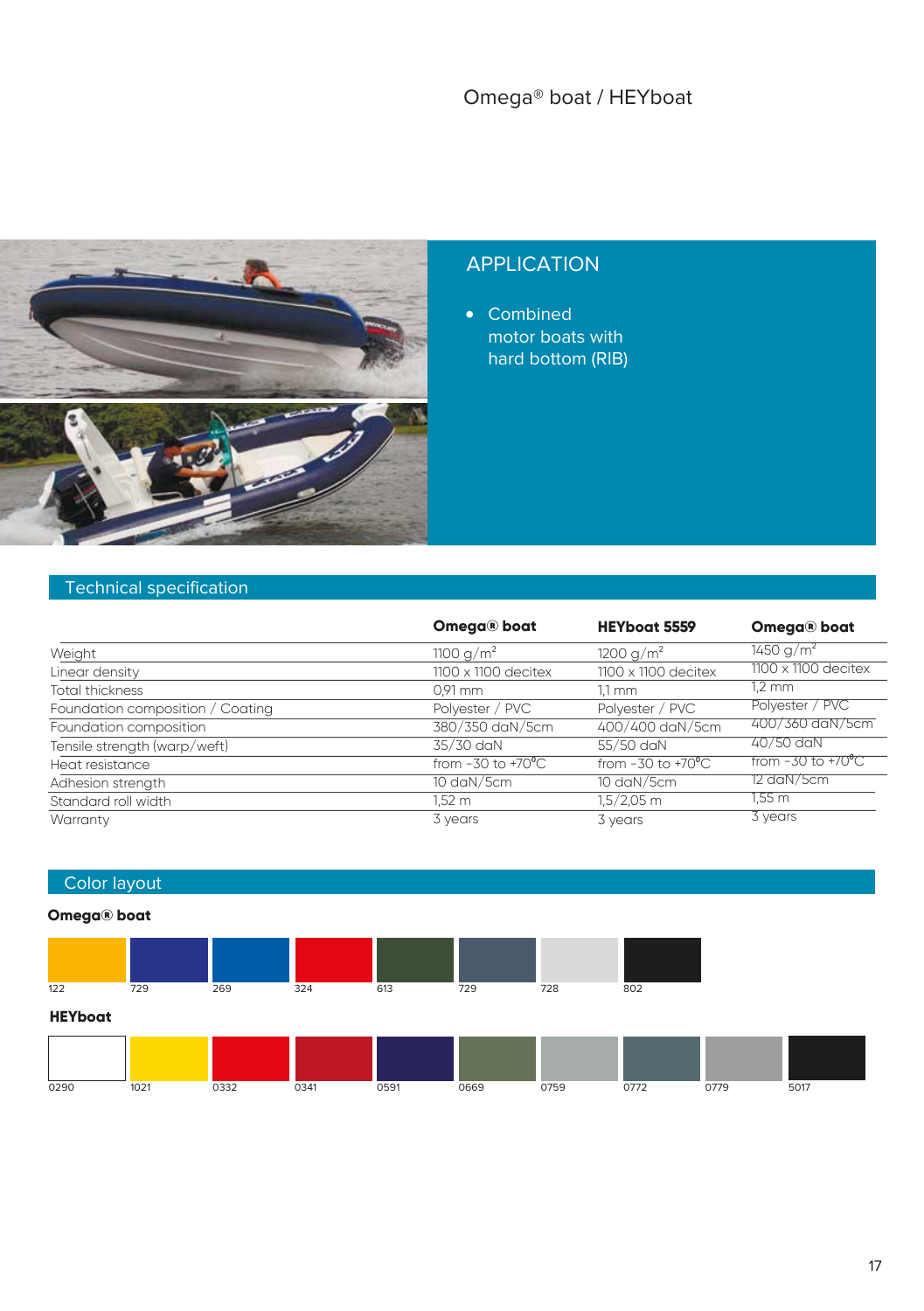

- Inflatable bottom of motor boats
- SUP boards

#### Technical specification

|                                  | Omega® double wall                             |
|----------------------------------|------------------------------------------------|
| Total thickness                  | 50/80/100/150/200/300 mm                       |
| Linear density                   | $1100 \times 1100$ decitex                     |
| Weight                           | 2000/2400/2500/2600/2800/3000 g/m <sup>2</sup> |
| Foundation composition / Coating | Polyester / PVC                                |
| Foundation composition           | 180/240 daN/5cm                                |
| Tensile strength (warp/weft)     | 50/60 daN                                      |
| Heat resistance                  | from $-30$ to $+70^{\circ}$ C                  |
| Standard roll width              | 1,55/1,65/1,85/2,00 m                          |
| Warranty                         | 3 years                                        |

#### Color layout

#### **Omega® double wall**

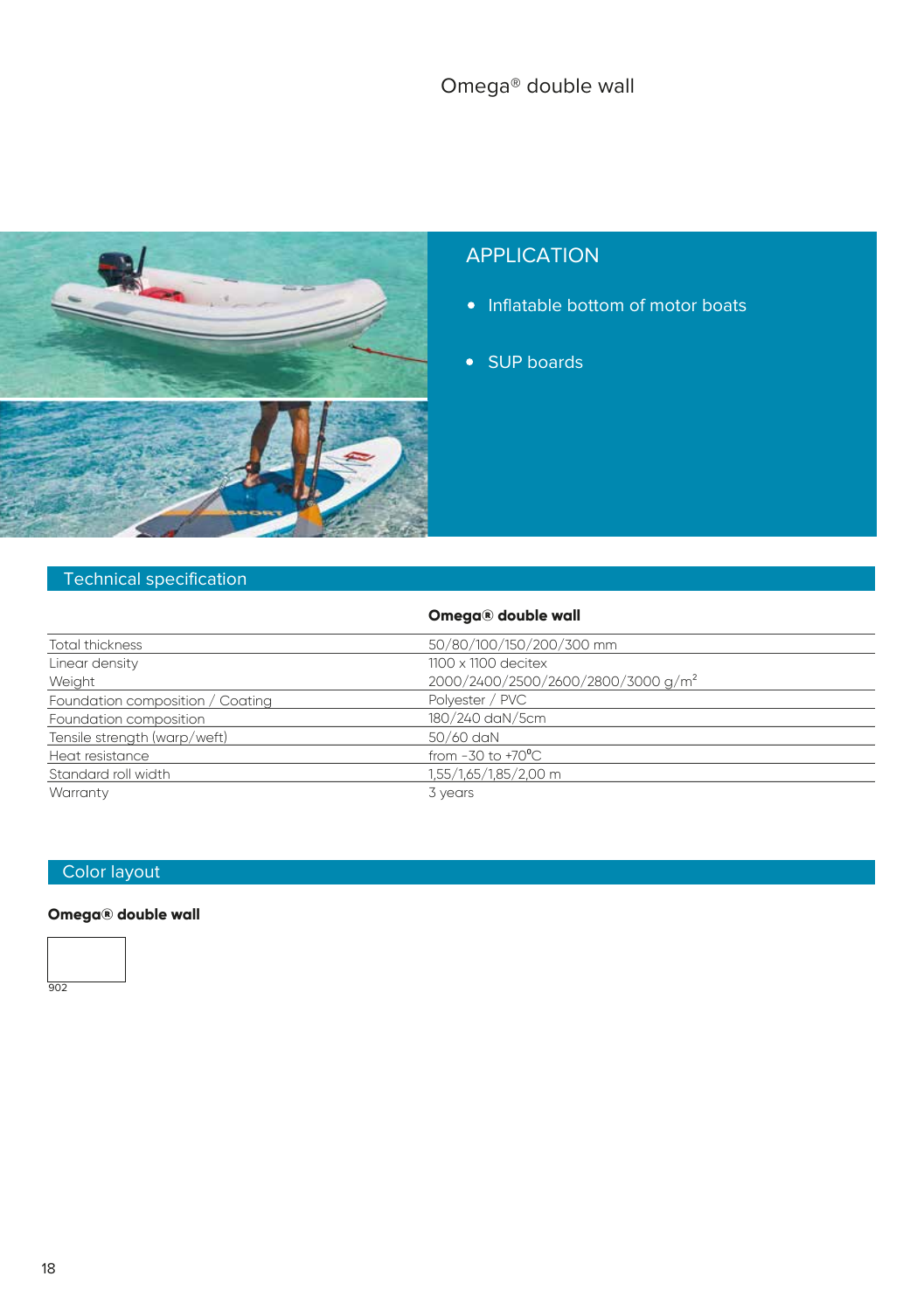



PVC clear films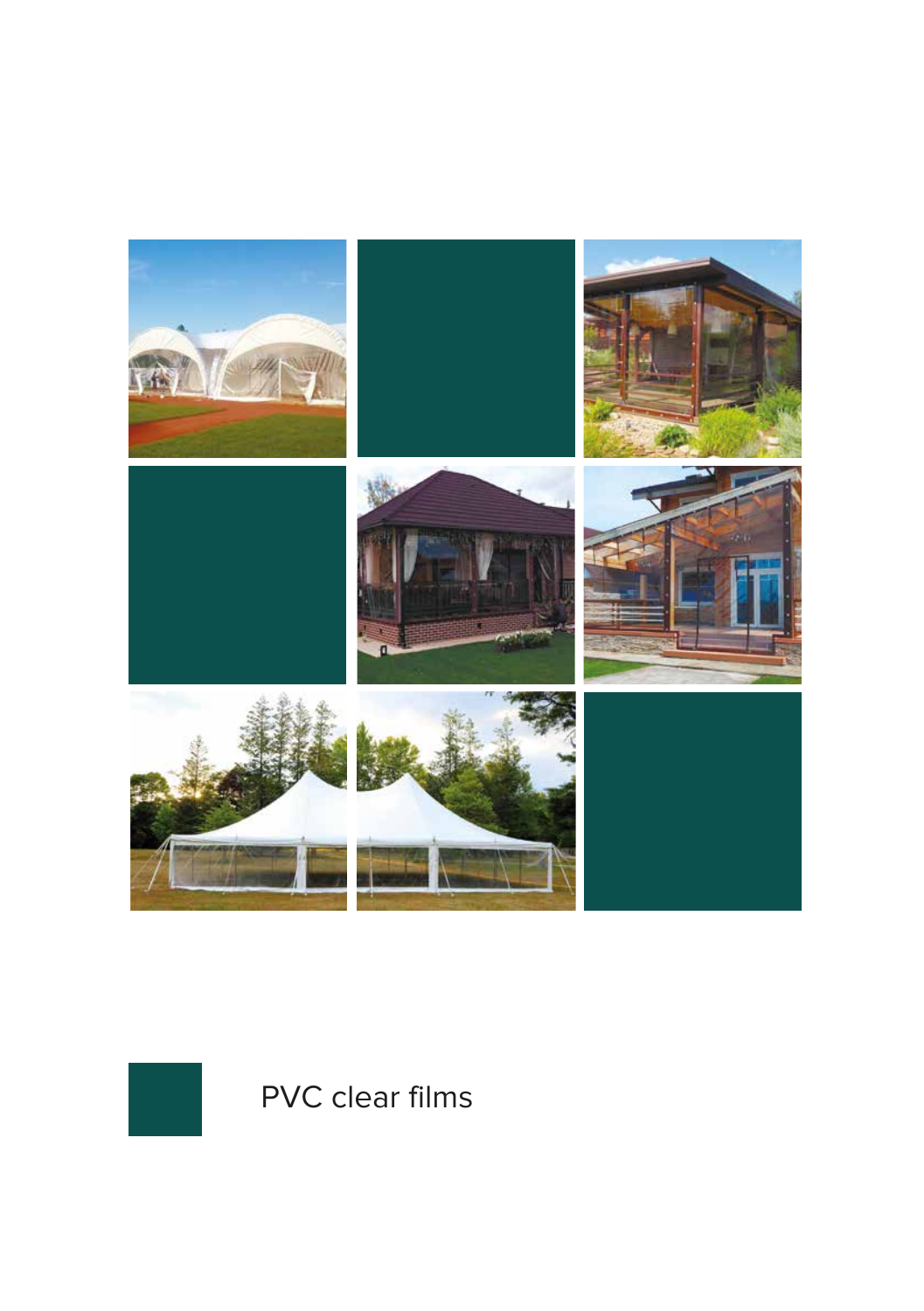

- Windows of tent pavilions and cafes
- Protective curtains for winter playground insulation

#### Technical specification

|                              | <b>Achilles</b>                 | Polytex® clear       |
|------------------------------|---------------------------------|----------------------|
| <b>Thickness</b>             | 500 mcm                         | 500 mcm              |
| Weight                       | 625 g/m <sup>2</sup>            | 650 g/m <sup>2</sup> |
| Plasticity                   | 45 phr                          | 48 phr               |
| Shrinkage                    | $2 - 3%$                        | $4 - 6%$             |
| Foundation composition       | 135 N                           | 250 N                |
| Tensile strength (warp/weft) | 41 N                            | 16 N                 |
| Elongation at break          | >350%                           | >200%                |
| Standard roll width          | $1,37 \text{ m}/1,83 \text{ m}$ | 1.4 m                |

|                              | <b>Achilles</b>      | <b>Achilles Low Shrink</b> |
|------------------------------|----------------------|----------------------------|
| <b>Thickness</b>             | 750 mcm              | 500 mcm                    |
| Weight                       | 937 g/m <sup>2</sup> | 650 g/m <sup>2</sup>       |
| Plasticity                   | 45 phr               | 45 phr                     |
| Shrinkage                    | $2 - 3%$             | Ω                          |
| Foundation composition       | 200 N                | 135 N                      |
| Tensile strength (warp/weft) | 67 N                 | 41 N                       |
| Elongation at break          | 370%                 | 350%                       |
| Standard roll width          | 1,37 m               | $1,37 \; m$                |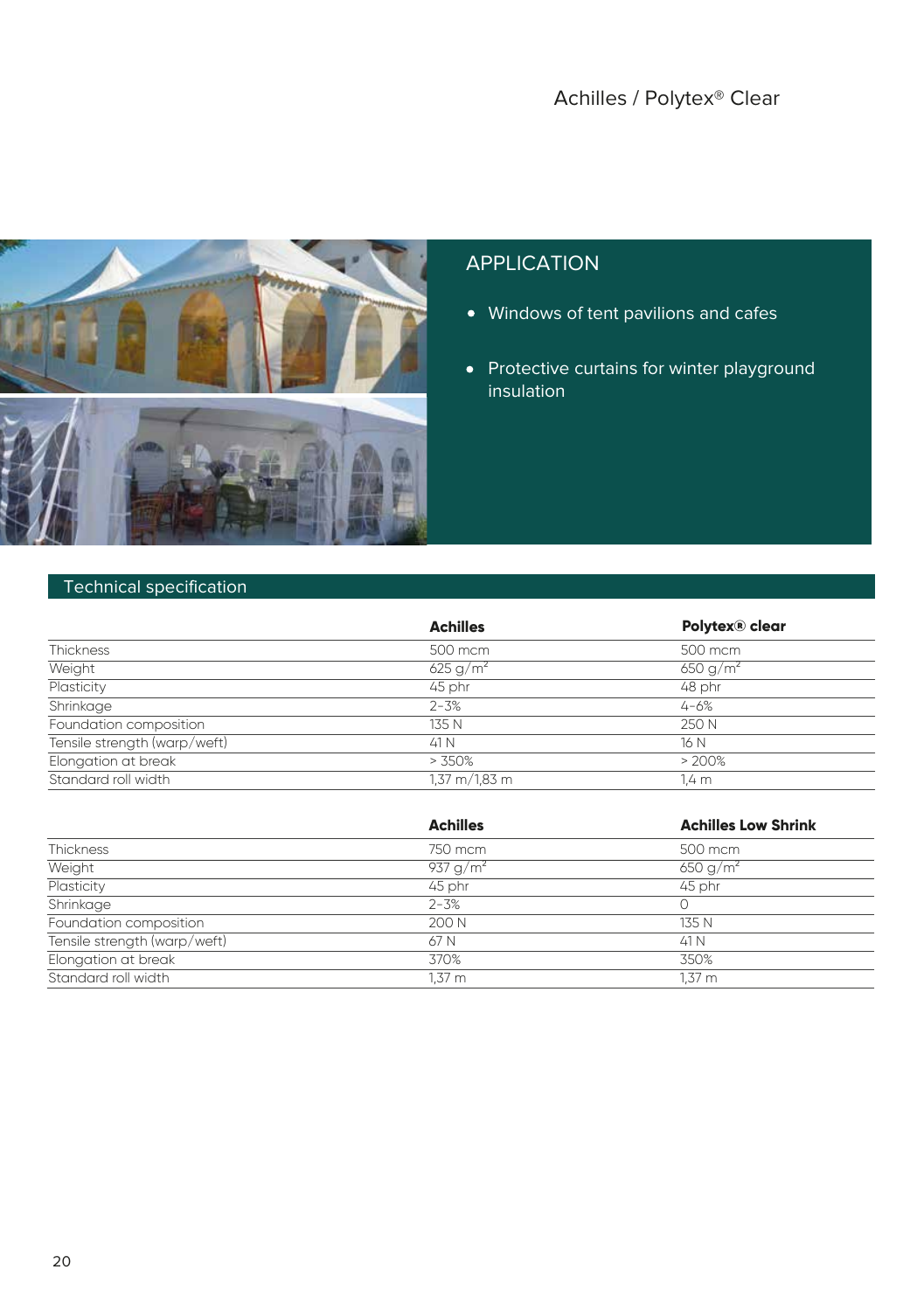



Digital printing textiles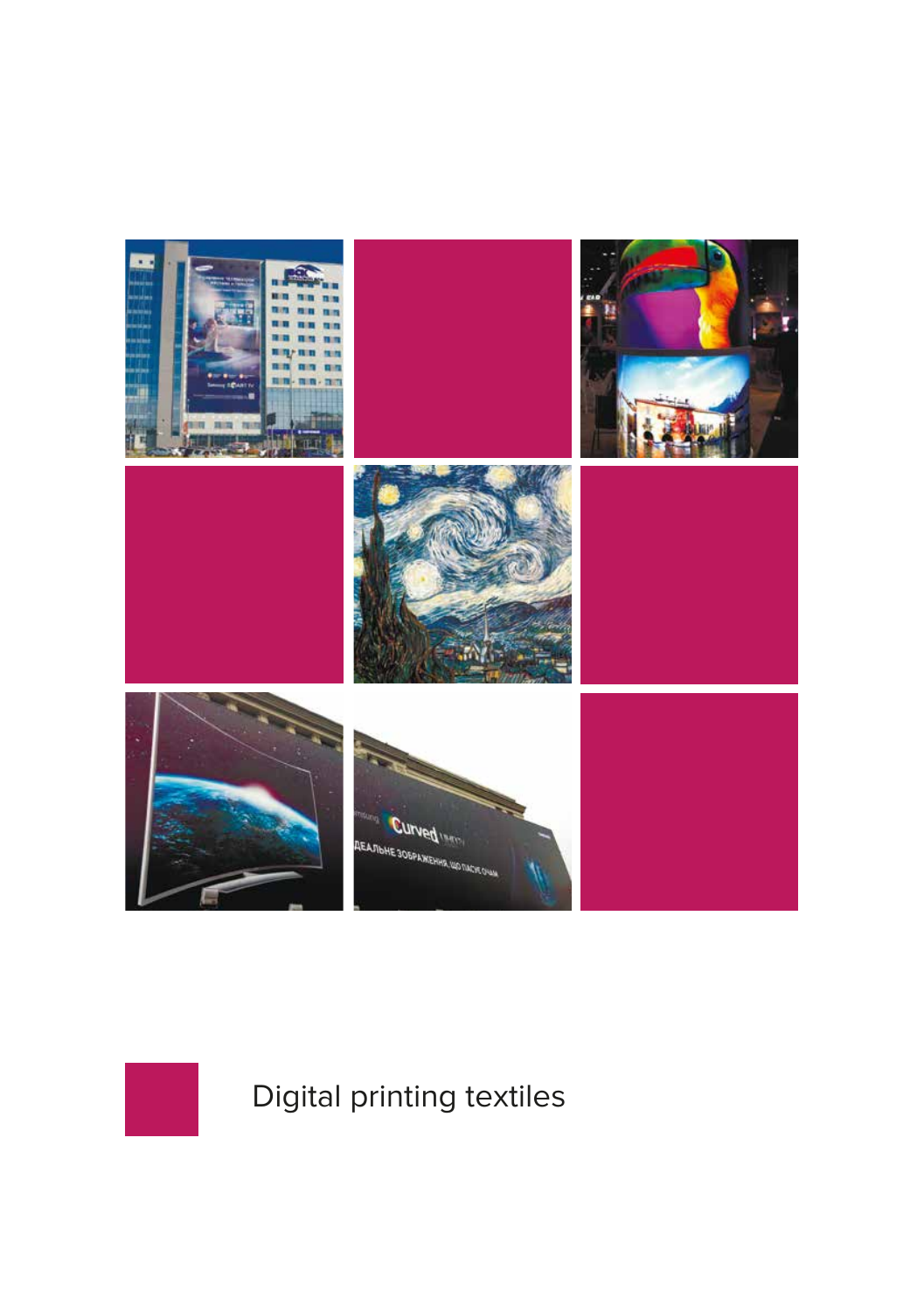#### CANVAS STYLUS® CG HOGARTH / DALI STYLUS® CM MILLET / CGN GINO



#### **APPLICATION**

- **•** Interior advertising
- **•** Art and design graphics

|  | <b>Technical specification</b> |  |
|--|--------------------------------|--|
|  |                                |  |

| Weight                          | <b>Stylus® CG</b><br>Hogarth<br>260 g/m <sup>2</sup>    | <b>Stylus® CG</b><br>Dali<br>370 g/m <sup>2</sup> | <b>Stylus® CM</b><br><b>Millet</b><br>370 g/m <sup>2</sup> | <b>Stylus® CGN</b><br>Gino<br>380 g/m2 |  |
|---------------------------------|---------------------------------------------------------|---------------------------------------------------|------------------------------------------------------------|----------------------------------------|--|
| <b>Thickness</b>                | 0,36 mm                                                 | 0,46 mm                                           | 0,46 mm                                                    | 0,55 mm                                |  |
| Coating                         | Acrylic/Glossy                                          | Acrylic/Glossy                                    | Acrylic/Matte                                              | Acrylic/Glossy                         |  |
| Foundation composition          | Polvester                                               | 40% Cotton                                        | 40% Cotton                                                 | 100% Cotton                            |  |
| Tensile strength<br>(warp/weft) | 230/150 daN/5cm                                         | 280/25 daN/5cm                                    | 280/25 daN/5cm                                             | 290/25 daN/5cm                         |  |
| Elongation at break             | 10%                                                     | 1%                                                | $1\%$                                                      | 1%                                     |  |
| Width range                     | $0,61 - 3,2m$                                           | $0,61 - 3,2m$                                     | $0,61 - 3,2m$                                              | $0,61 - 3,2m$                          |  |
| Roll length                     | 18/30m                                                  | 18/30m                                            | 18/30m                                                     | 18/30m                                 |  |
| Back side color                 |                                                         | White                                             |                                                            | <b>Beige</b>                           |  |
| lnk                             | Eco-solvent, ultraviolet, latex                         |                                                   |                                                            |                                        |  |
| Optimum printing conditions     | 1 year at temperature - 20 °C and relative humidity 50% |                                                   |                                                            |                                        |  |
| Storage terms and conditions    | Temperature - 25 °C. Humidity - 50%                     |                                                   |                                                            |                                        |  |
| Fire resistance class           | M1 / M2 on order                                        |                                                   |                                                            |                                        |  |
| Environmental friendliness      | not includes PVC                                        |                                                   |                                                            |                                        |  |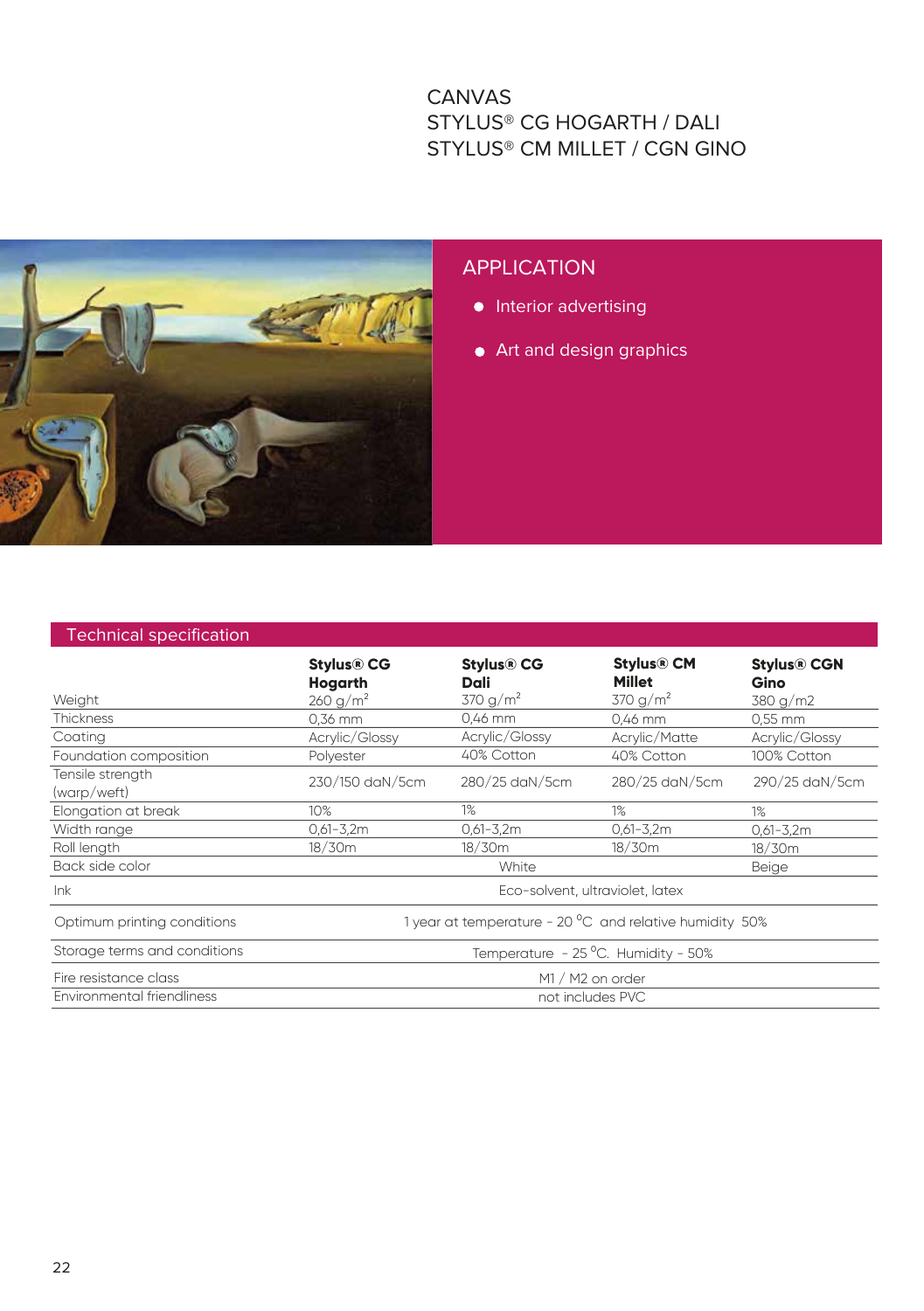#### CANVAS STYLUS® CM LIPPI / CM HENRI / CMN MONET



#### Technical specification

|                                 | <b>Stylus® CM</b><br>Lippi                              | <b>Stylus® CM</b><br>Henri | <b>Stylus® CMN</b><br><b>Monet</b> |  |
|---------------------------------|---------------------------------------------------------|----------------------------|------------------------------------|--|
| Weight                          | 260 g/m <sup>2</sup>                                    | 370 g/m <sup>2</sup>       | 380 g/m <sup>2</sup>               |  |
| <b>Thickness</b>                | 0,36 mm                                                 | 0,46 mm                    | $0.55$ mm                          |  |
| Coating                         | Acrylic/Matte                                           | Acrylic/Matte              | Acrylic/Matte                      |  |
| Foundation composition          | Polyester                                               | 40% Cotton                 | 100% Cotton                        |  |
| Tensile strength<br>(warp/weft) | 230/150 daN/5cm                                         | 280/25 daN/5cm             | 290/25 daN/5cm                     |  |
| Elongation at break             | 10%                                                     | 1%                         | $1\%$                              |  |
| Width range                     | $0,61 - 1,52m$                                          | $0,61 - 3,2m$              | $0,61-1,52m$                       |  |
| Roll length                     | 18/30m                                                  | 18/30m                     | 18/30m                             |  |
| Back side color                 | White                                                   | White                      | <b>Beige</b>                       |  |
| lnk                             | Eco-solvent, ultraviolet, latex, pigmented              |                            |                                    |  |
| Optimum printing conditions     | Temperature - 25 °C. Humidity - 50%                     |                            |                                    |  |
| Storage terms and conditions    | 1 year at temperature - 20 °C and relative humidity 50% |                            |                                    |  |
| Fire resistance class           | M1 / M2 on order                                        |                            |                                    |  |
| Environmental friendliness      | not includes PVC                                        |                            |                                    |  |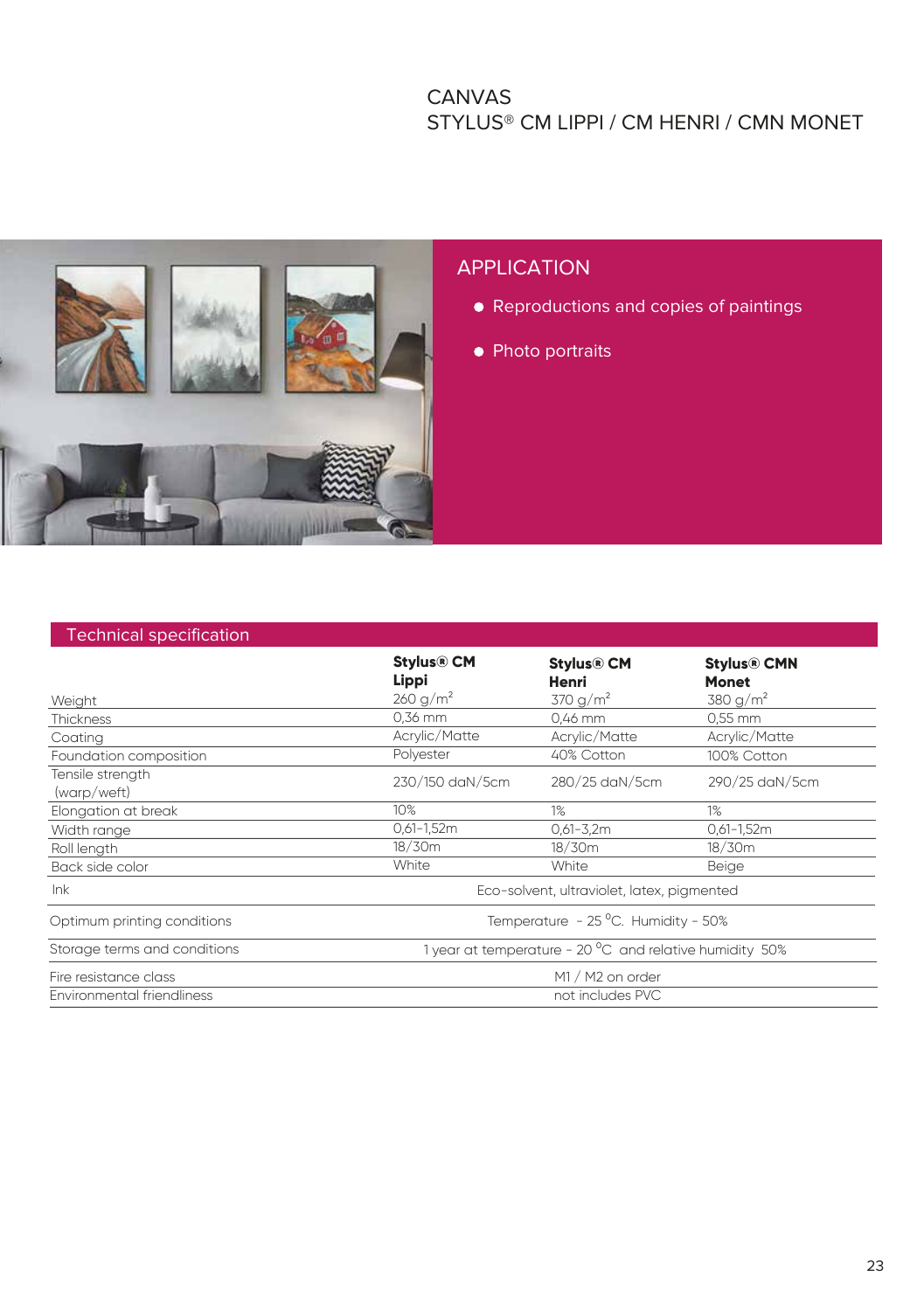#### FLAG FABRIC STYLUS® F FERA / LF MEARAS



#### APPLICATION

Advertising media and flags

#### Technical specification

|                                 | <b>Stylus® F Fera</b>                                 | <b>Stylus® LF Mearas</b>        |  |  |
|---------------------------------|-------------------------------------------------------|---------------------------------|--|--|
| Weight                          | 110 $g/m^2$                                           | 160 g/m <sup>2</sup>            |  |  |
| <b>Thickness</b>                | $0.29$ mm                                             | 0,36 mm                         |  |  |
| Coating                         | Acrylic                                               | Acrylic                         |  |  |
| Foundation composition          | Polyester                                             | Polyester                       |  |  |
| Tensile strength<br>(warp/weft) | 32/44 daN/5cm                                         | 32/44 daN/5cm                   |  |  |
| Elongation at break             | 10%                                                   | 10%                             |  |  |
| Width range                     | 1,52-1,60m                                            | 1,07-1,52m                      |  |  |
| Roll length                     | 50 <sub>m</sub>                                       | 50 <sub>m</sub>                 |  |  |
| Substrate                       | <b>No</b>                                             | Yes                             |  |  |
| lnk                             | Sublimation, ultraviolet, latex                       | Eco-solvent, ultraviolet, latex |  |  |
| Optimum printing conditions     | Temperature - 25 °C. Humidity - 50%                   |                                 |  |  |
| Storage terms and conditions    | 1 year at temperature 25 °C and relative humidity 50% |                                 |  |  |
| Fire resistance class           | M1 / M2 on order                                      |                                 |  |  |
| Environmental friendliness      | not includes PVC                                      |                                 |  |  |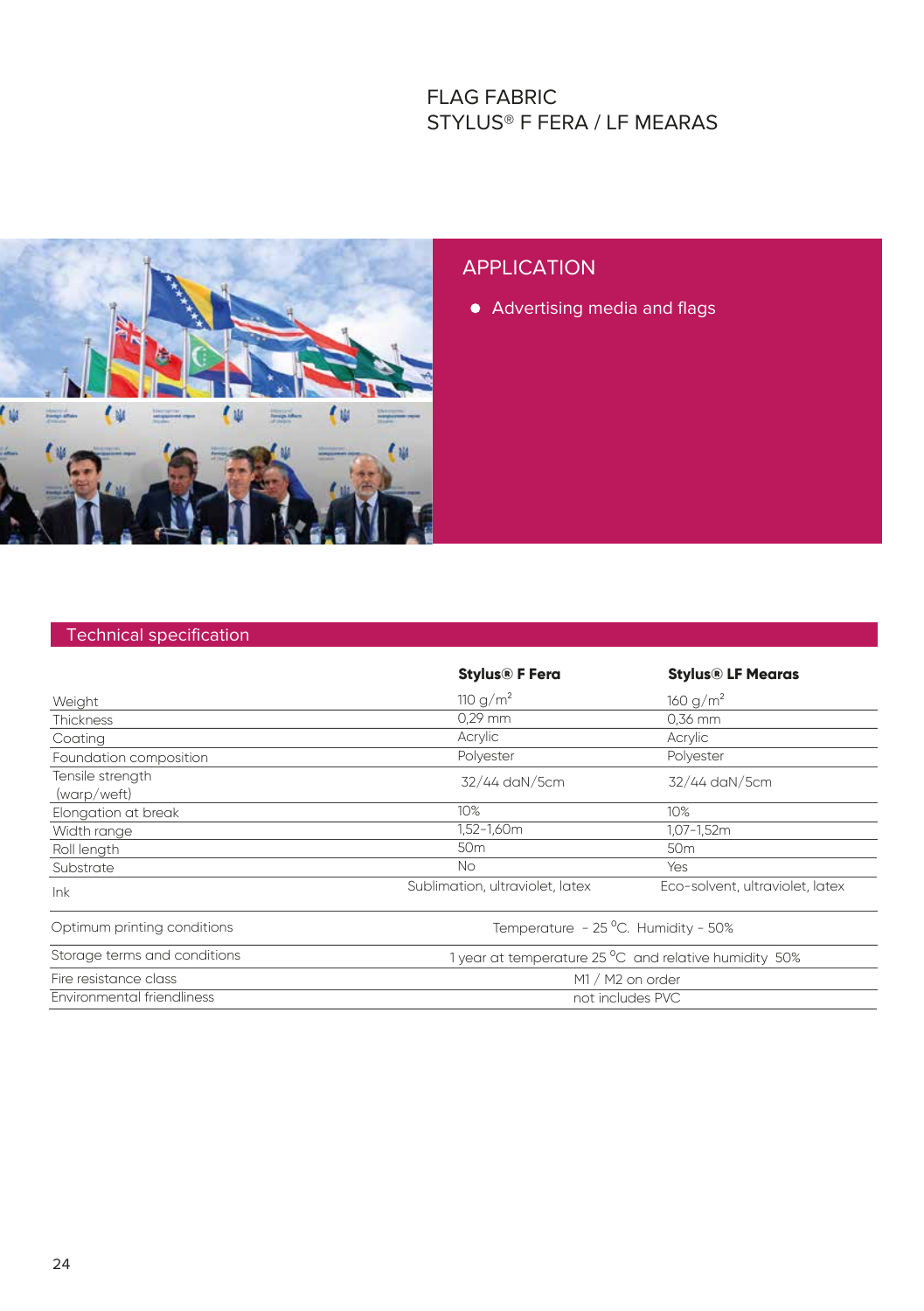#### WALLPAPER FABRIC STYLUS® WM MORTHOND / MOROOKIE / ISEN STYLUS® WG ARIMORGAN



#### APPLICATION

- Wall and ceiling coverings
- **•** Exhibition stands
- **•** Interior decor

| <b>Technical specification</b>  |                                                       |                                |                                      |                                  |  |
|---------------------------------|-------------------------------------------------------|--------------------------------|--------------------------------------|----------------------------------|--|
|                                 | <b>Stylus® WM</b><br><b>Morthond</b>                  | <b>Stylus® WG</b><br>Arimorgan | <b>Stylus® WM</b><br><b>Morookie</b> | <b>Stylus® WM</b><br><b>Isen</b> |  |
| Weight                          | $200 g/m^2$                                           | $210 g/m^2$                    | $210 g/m^2$                          | $290 g/m^2$                      |  |
| <b>Thickness</b>                | 0.36 mm                                               | $0.55$ mm                      | $0.47$ mm                            | $0.31$ mm                        |  |
| Coating                         | Acrylic                                               | Acrylic                        | Acrylic                              | Acrylic                          |  |
| Foundation composition          | Polyester                                             | Polyester                      | Polyester                            | Polyester                        |  |
| Tensile strength<br>(warp/weft) | 30/25 daN/5cm                                         | 40/35 daN/5cm                  | 148/40 daN/5cm                       | 91/31 daN/5cm                    |  |
| Elongation at break             | 5%                                                    | 5%                             | 10%                                  | 10%                              |  |
| Width range                     | $2,3 - 3,2m$                                          | 2,8M                           | 2,8M                                 | 1,37-1,52m                       |  |
| Roll length                     | 60 <sub>m</sub>                                       | 60 <sub>m</sub>                | 60 <sub>m</sub>                      | 30 <sub>m</sub>                  |  |
| Color                           | White                                                 |                                |                                      |                                  |  |
| lnk                             | eco-solvent, ultraviolet, latex                       |                                |                                      |                                  |  |
| Optimal printing conditions     | Temperature - 25 °C. Humidity - 50%                   |                                |                                      |                                  |  |
| Storage terms and conditions    | 1 year at temperature 20 °C and relative humidity 50% |                                |                                      |                                  |  |
| Fire resistance class           | M1 / M2 on order                                      |                                |                                      |                                  |  |
| Environmental                   | not includes PVC                                      |                                |                                      |                                  |  |
| friendliness                    |                                                       |                                |                                      |                                  |  |